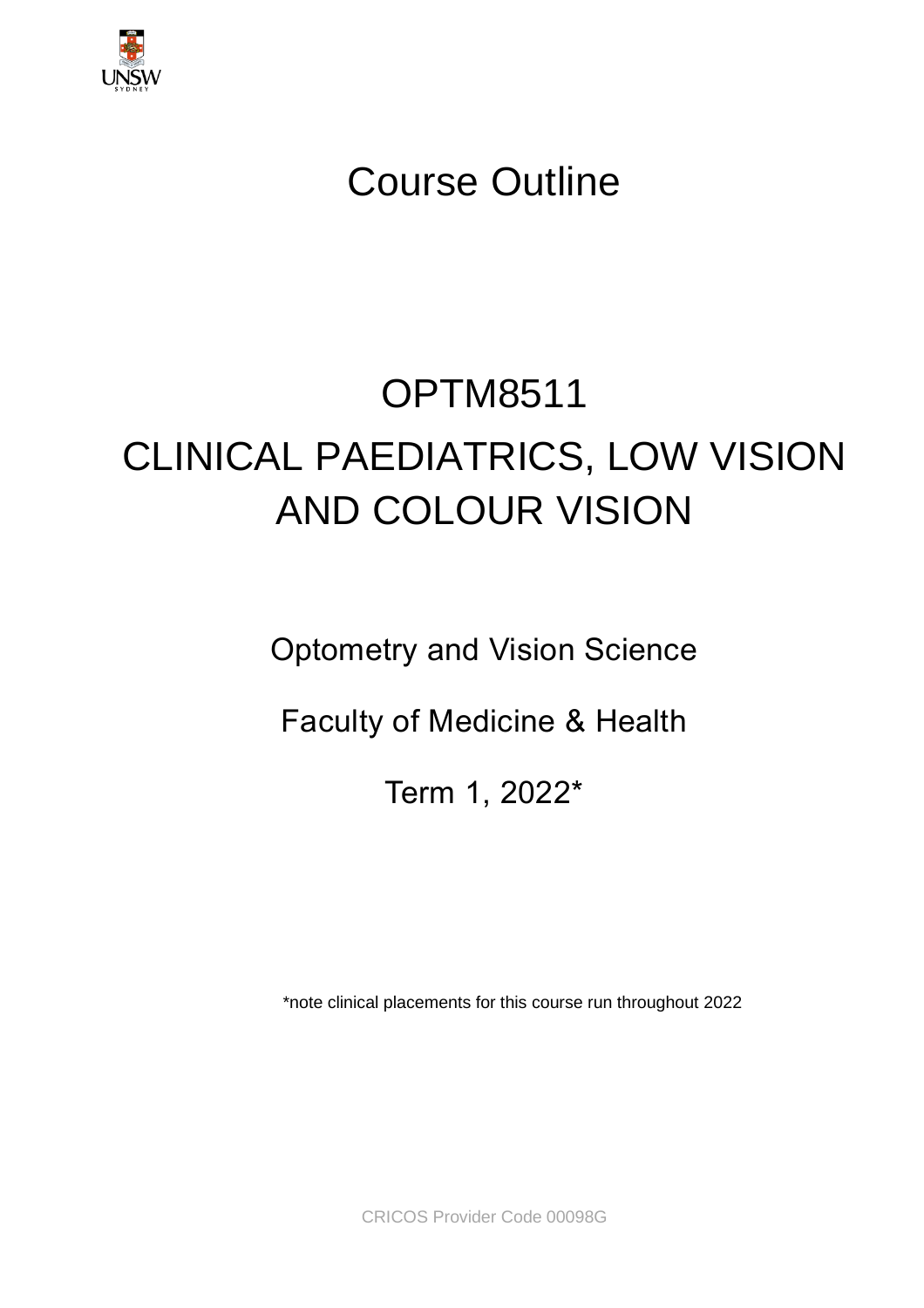### **1. Staff**

| <b>Position</b>                                                                                       | <b>Name</b>                                            | <b>Consultation times and</b><br><b>locations</b>                                      | <b>Email and Contact Details</b>                                   |
|-------------------------------------------------------------------------------------------------------|--------------------------------------------------------|----------------------------------------------------------------------------------------|--------------------------------------------------------------------|
| <b>Course Convenor</b>                                                                                | Dr Sharon<br>Oberstein                                 | By appointment                                                                         | s.oberstein@unsw.edu.au<br>9385 4624                               |
| <b>Clinic Director</b>                                                                                | Dr Kathleen Watt                                       | By appointment                                                                         | kathleen.watt@unsw.edu.au<br>9385 4359                             |
| Strand Co-ordinator:<br><b>Paediatrics</b>                                                            | Amanda Lea<br>Rebecca Dang                             | Contactable during<br>rostered clinics and<br>tutorials or email for an<br>appointment | amanda.lea@unsw.edu.au<br>r.dang@unsw.edu.au<br>9385 4624          |
| Strand Co-ordinator:<br>Low Vision,<br><b>Clinical Elective</b><br><b>Placement</b>                   | Dr Sharon<br>Oberstein                                 | Contactable during<br>rostered clinics and<br>tutorials or email for an<br>appointment | s.oberstein@unsw.edu.au<br>9385 4624                               |
| Strand Co-ordinator:<br><b>Colour Vision</b>                                                          | Dr Vanessa<br>Honson                                   | Contactable during<br>rostered clinics and<br>tutorials or email for an<br>appointment | v.honson@unsw.edu.au<br>9385 4624                                  |
| <b>Clinical Supervisors</b>                                                                           | Various<br>supervising<br>optometrists                 | Contactable during<br>rostered clinics                                                 | C/O UNSW Optometry Clinic<br>9385 4624<br>optom.clinic@unsw.edu.au |
| <b>Other Support Staff</b><br><b>UNSW Optometry Clinic</b><br><b>Optical Dispensing</b><br>Instructor | Dubravka (Debbie)<br>Huber                             | Contactable during rostered<br>clinics or email for an<br>appointment                  | d.huber@unsw.edu.au<br>9385 4356                                   |
| <b>UNSW Optometry Clinic</b><br>Receptionists                                                         | Jasmine Larden<br>Katariina Pakarinen<br>Alyssa Collet |                                                                                        | optom.clinic@unsw.edu.au<br>9385 4624                              |

# **2. Course information**

Units of credit: 6

Level of course: Master of Clinical Optometry, Stage 2

Pre-requisite(s): OPTM6422 – Clinical Optometry 4B. Recency of clinical experience is a critical pre-requisite for enrolment in this course. Prior to enrolling in the course, students who have not studied Clinical Optometry in the preceding year will be required to demonstrate a sufficient level of clinical skills, similar to those expected of other students enrolling in the course. Just as the Optometry Board of Australia (OBA) requires Optometrists to maintain their clinical skills to register as a clinical Optometrist, we require students to maintain their clinical skills to a suitable prerequisite level for enrolment.

Teaching times and locations: To be allocated. Clinical placements for this course run throughout 2022.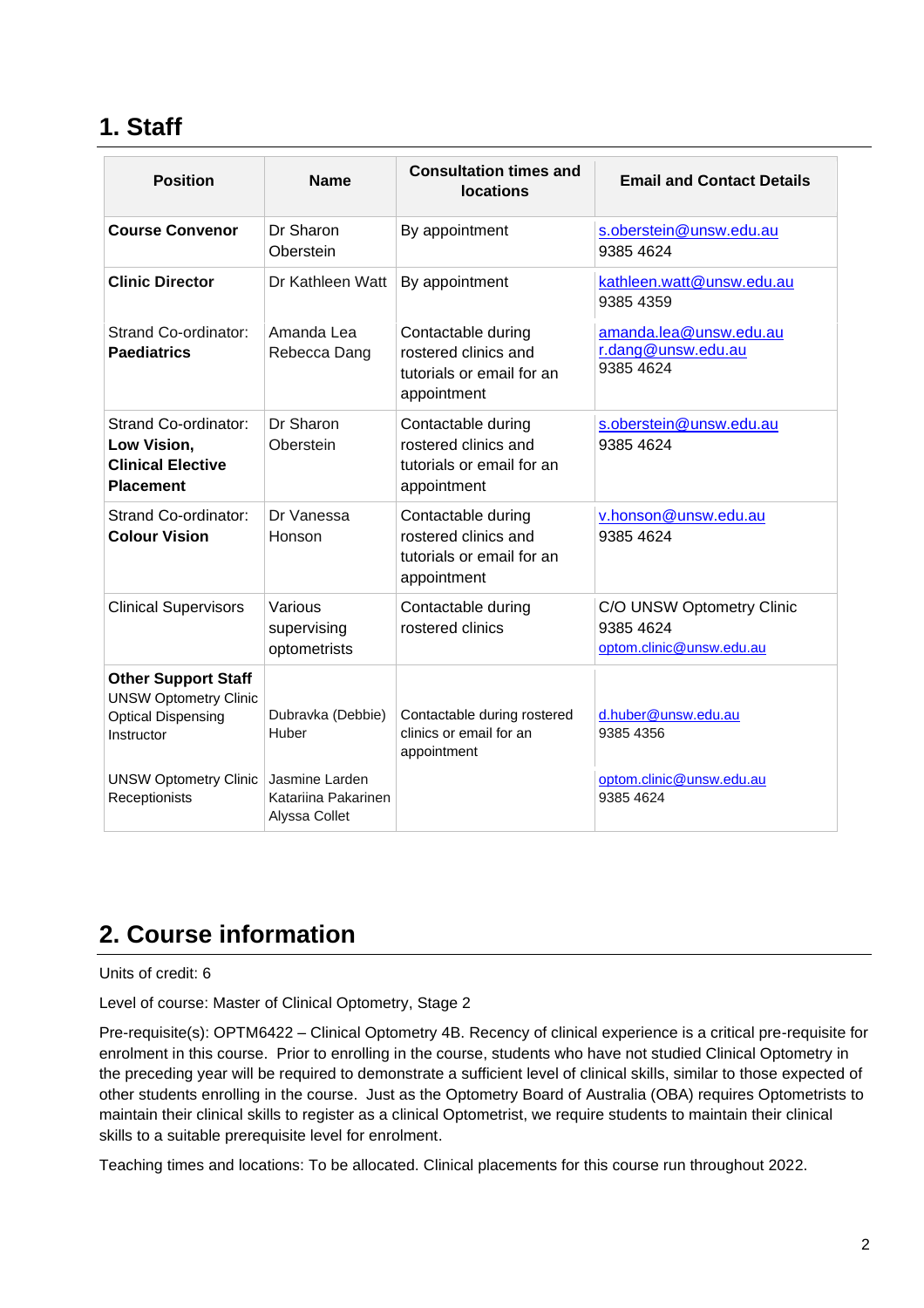### **2.1 Course summary**

Objectives: Further development of the clinical skills needed to competently examine patients in optometric practice and recommend appropriate treatment and strategies for patients presenting for eyecare.

Brief Curriculum: This course comprises supervised clinical placements in the following advanced areas of Optometry practice: paediatrics (PPC), vision training, low vision (LV) and colour vision (CV).

### **2.2 Course aims**

To develop the core technical, communication, and clinical decision-making skills required of a clinical optometrist through paediatric, low vision and colour vision clinical consultations and design and deliver vision training performed under the supervision of clinical optometrists.

The key role of this course is to ensure that students will meet the core competency standards required for qualification as an optometrist in Australia and New Zealand. These competencies are set out by the Optometry Council of Australian and New Zealand (OCANZ), (Keily PM, Slater J Optometry Australia Entry-level Competency (ELC) Standards for Optometry 2014. Clin Exp Optom 2015; 98:65-89) and can be found at http://www.ncbi.nlm.nih.gov/pubmed/25545949. By the end of the year students will be required to meet (and hopefully exceed) the core clinical competencies necessary to qualify for registration as an optometrist

### **2.3 Course learning outcomes (CLO)**

At the successful completion of this course you (the student) should be able to show competence in the following areas (refer to Keily PM, Slater J Optometry Australia Entry-level Competency (ELC) Standards for Optometry 2014. Clin Exp Optom 2015; 98:65-89)

- 1. Effectively communicate with their patients, colleagues and other health and eye care practitioners (ELC 2.1,2.3,2.4,2.5)
- 2. Ability to competently develop an examination plan for paediatric, low vision and colour vision (ELC 3.1, 3.3, 3.5, 3.6,3.8)
- 3. Ability to establish a diagnosis and formulate an appropriate action plan (ELC 4.1,4.2,4.4, 4.13, 4.14)
- 4. Accurately record relevant health information and maintain patient privacy (ELC 5.1, 5.2)
- 5. Be competent in prescribing spectacles, contact lenses, low vision devices and vision therapy (ELC 4.5, 4.6, 47 4.8 4.10, 4.11, 4.12, 4.13)
- 6. Develops the ability to work in a team
- 7. Develops skills for self-reflection and life-long learning

### **2.4 Relationship between course and program learning outcomes and assessments**

PLO see<https://www.handbook.unsw.edu.au/undergraduate/programs/2019/3182?q=3182&ct=all>

| <b>Course</b><br>Learning<br><b>Outcome</b> | <b>LO Statement</b> | Program<br>Learning<br><b>Outcome</b> | <b>Related Tasks &amp; Assessment</b> |
|---------------------------------------------|---------------------|---------------------------------------|---------------------------------------|
| (CLO)                                       |                     | (PLO)                                 |                                       |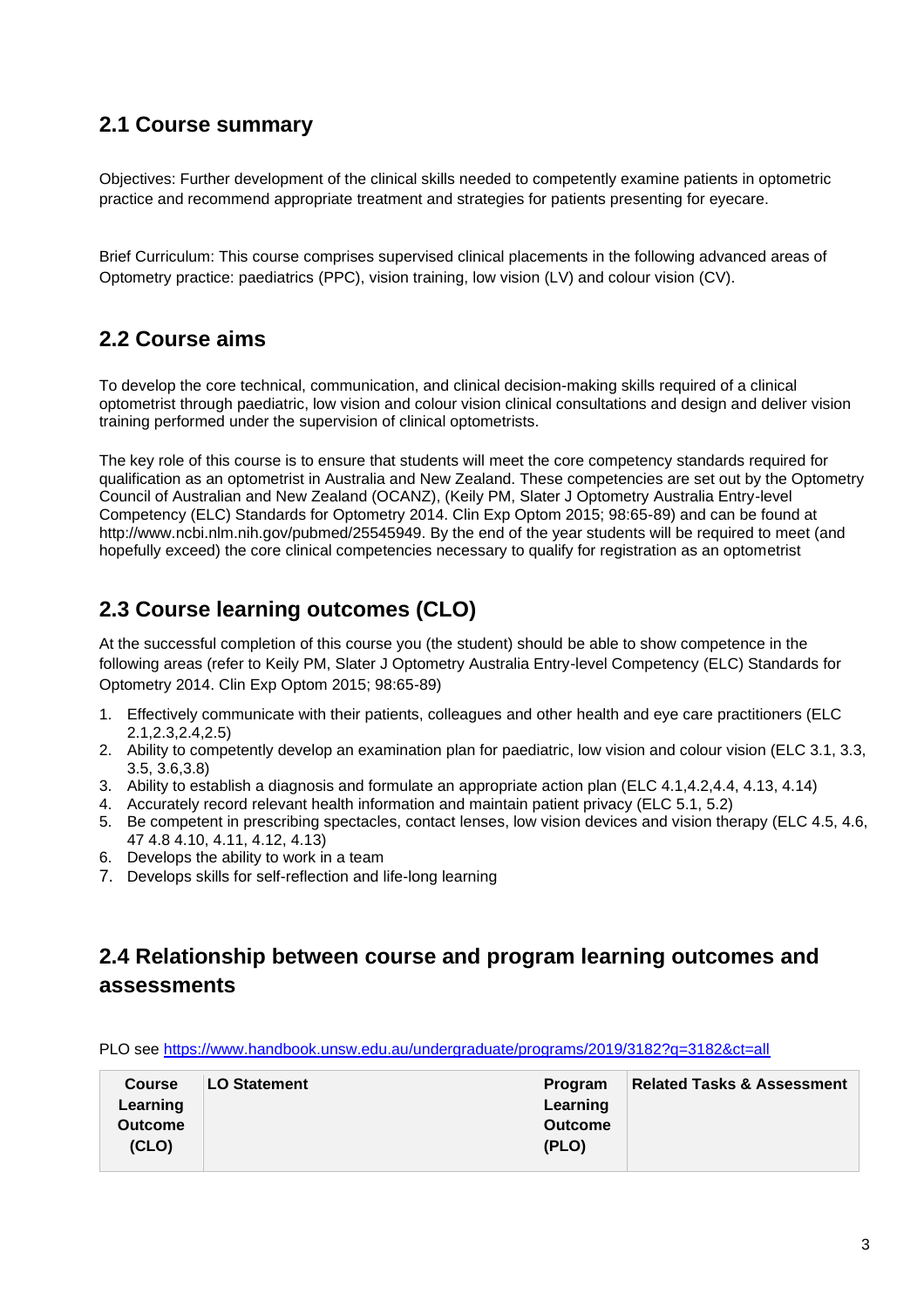| CLO <sub>1</sub> | Effectively communicate with their patients,<br>colleagues and other health and eye care<br>practitioners (ELC 2.1, 2.3, 2.4, 2.5)                   | PLO <sub>1</sub><br>PLO 2<br>PLO <sub>3</sub><br>PLO 4<br>PLO <sub>5</sub><br>PLO <sub>6</sub><br>PLO <sub>7</sub>            | Clinical skills assessment<br>Written case reports<br>Reflective journal<br>Clinical elective placement<br>report |
|------------------|------------------------------------------------------------------------------------------------------------------------------------------------------|-------------------------------------------------------------------------------------------------------------------------------|-------------------------------------------------------------------------------------------------------------------|
| CLO <sub>2</sub> | Ability to competently develop an examination<br>plan for paediatric, low vision and colour vision<br>(ELC 3.1, 3.3, 3.5, 3.6, 3.8)                  | PLO <sub>1</sub><br>PLO <sub>2</sub><br>PLO <sub>3</sub><br>PLO 4<br>PLO <sub>5</sub><br>PLO <sub>6</sub><br>PLO <sub>7</sub> | Clinical skills assessment<br>Written case reports<br>Reflective journal                                          |
| CLO <sub>3</sub> | Ability to establish a diagnosis and formulate<br>an appropriate action plan (ELC 4.1,4.2,4.4,<br>4.13, 4.14                                         | PLO <sub>1</sub><br>PLO <sub>2</sub><br>PLO <sub>3</sub><br>PLO 4<br>PLO <sub>5</sub><br>PLO <sub>6</sub><br>PLO <sub>7</sub> | Clinical skills assessment<br>Written case reports<br>Reflective journal<br>Clinical elective placement<br>report |
| CLO <sub>4</sub> | Accurately record relevant health information<br>and maintain patient privacy (ELC 5.1, 5.2)                                                         | PLO <sub>1</sub><br>PLO <sub>2</sub><br>PLO <sub>3</sub><br>PLO 4<br>PLO <sub>5</sub><br>PLO <sub>6</sub><br>PLO <sub>7</sub> | Clinical skills assessment<br>Written case reports<br>Reflective journal<br>Clinical elective placement<br>report |
| CLO <sub>5</sub> | Be competent in prescribing spectacles,<br>contact lenses, low vision devices and vision<br>therapy (ELC 4.5, 4.6, 47 4.8 4.10, 4.11, 4.12,<br>4.13) | PLO 1<br>PLO <sub>2</sub><br>PLO <sub>3</sub><br>PLO <sub>4</sub><br>PLO <sub>5</sub><br>PLO <sub>6</sub><br>PLO <sub>7</sub> | Clinical skills assessment<br>Written case reports<br>Reflective journal<br>Clinical elective placement<br>report |
| CLO <sub>6</sub> | Develops the ability to work in a team                                                                                                               | PLO <sub>1</sub><br>PLO <sub>2</sub><br>PLO <sub>3</sub><br>PLO 4<br>PLO <sub>6</sub><br>PLO <sub>7</sub>                     | Clinical skills assessment<br>Written case reports<br>Reflective journal<br>Clinical elective placement<br>report |
| CLO <sub>7</sub> | Develops skills for self-reflection and life-long<br>learning                                                                                        | PLO 1<br>PLO <sub>2</sub><br>PLO <sub>3</sub><br>PLO <sub>4</sub><br>PLO <sub>5</sub><br>PLO <sub>6</sub><br>PLO <sub>7</sub> | Clinical skills assessment<br>Written case reports<br>Reflective journal<br>Clinical elective placement<br>report |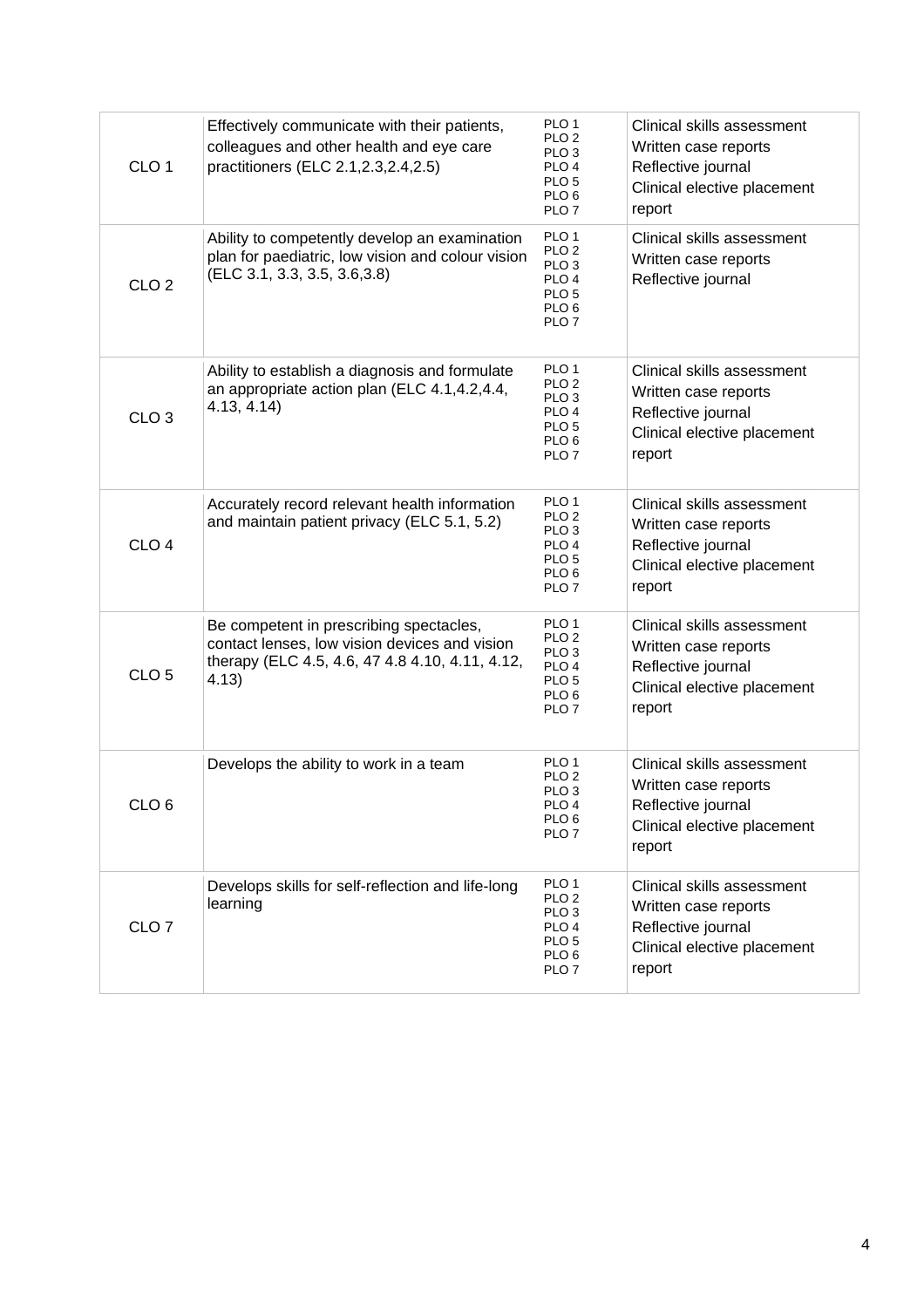## **3. Strategies and approaches to learning**

### **3.1 Learning and teaching activities**

Students will experience a variety of different clinical settings in which they learn to become proficient clinicians:

• Clinical Experience – learning by doing:

This is your opportunity to put your learning into practice. You will be performing clinical examinations which will draw on everything you have learned throughout your optometry program. Your actions and outcomes will be observed and supervised by a wide variety of experienced clinicians.

• Clinical Observation – learning by watching:

You will observe experienced practitioners, who will provide a role model for professional patient care. This provides you with an opportunity to learn how these clinicians perform their tests, how they interact with patients, and how they manage the problems of their patients. This will be a particularly critical element of this course as you will be observing proficient optometrists who will be performing tests and consultations which utilize years of experience.

• Clinical Tutorials – learning by discussion:

Tutorials provide an excellent means of learning from the experiences of your supervisors and fellow students. These discussions allow you to learn how other students dealt with different clinical presentations and will ensure that you are able to report your own case presentations to your peers.

• Clinical Learning through Clinical Placements:

Much of the clinical learning throughout this course will take place as practical experience by examining patients while under clinical supervision. This is required to provide the experience necessary to meet the competencies to graduate as a clinical Optometrist. Learning and teaching which takes place under direct clinical supervision is not necessarily a traditional means of university learning. Supervision is by different supervisors who will have different clinical interests, and who will have different expectations of students. Students are encouraged to embrace this variety in clinical experience. Exposure to different supervisors requires students to adapt and learn from different practitioners – ultimately this will produce a better student practitioner. It is expected that the different expectations of supervisors will balance across the year.

Learning in a clinical setting requires students to receive honest and constructive feedback from their supervisors. Students will have exposure to a wide variety of experienced, skilful, and professional clinicians. These supervisors will provide verbal and/or written feedback wherever possible; however, it is also the student's responsibility to ask questions, to observe, and to learn from your supervisors. They are a resource to you, and you must communicate with them to get the best out of your clinical experience.

Assessment tasks are designed to evaluate the student's clinical skills, diagnostic skills, and the formulation of a suitable management plan for the patients they examine, benchmarking these against the competencies required by OCANZ for registration as an Optometrist. Oral case presentations and written case reports evaluate the student's ability to successfully communicate patient information to their peers and to other involved professionals and provide opportunities for self-directed enquiry. Reflective journals and patient logs provide a portfolio of the student's work, and the opportunity for the student to record and reflect on their clinical experiences and the feedback given to them by their clinical supervisors. Group work provides opportunities to develop collaborative teamwork skills.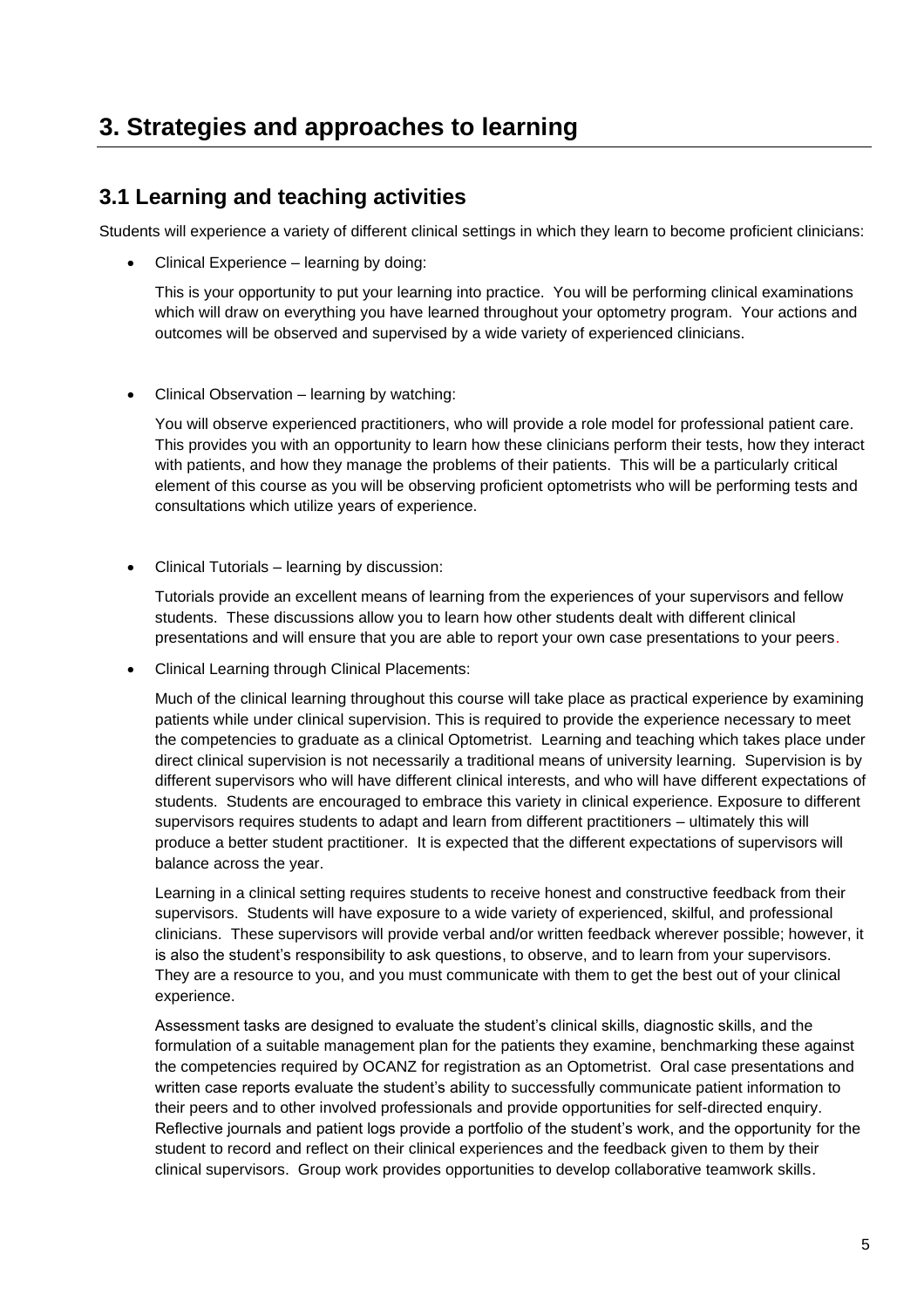# **3.2 Expectations of students**

| <b>Expectations of Students</b> | Clinic rosters and specific details of clinic locations will be available on Moodle. Major<br>course announcements and documentation will be posted on Moodle – it is expected that<br>students will check this site regularly.                                                                                              |
|---------------------------------|------------------------------------------------------------------------------------------------------------------------------------------------------------------------------------------------------------------------------------------------------------------------------------------------------------------------------|
|                                 | All scheduled classes, tutorials, clinics and placements are compulsory and student<br>attendance will be monitored and recorded.                                                                                                                                                                                            |
|                                 | No swapping of clinics is permitted without prior approval from the Course Convenor and/or<br>Strand Convenor. Any requests must be copied to the Course Convener by email.                                                                                                                                                  |
|                                 | Punctuality is expected. Lateness to classes, tutorials and clinics may be recorded as an<br>absence. In cases of lateness or absence, students must follow the procedures outlined in<br>the UNSW Optometry Clinic Manual 2022. A copy of the manual is available on Moodle.                                                |
|                                 | Any absences due to illness must be supported by a Medical Certificate, a copy of which<br>is to be submitted to the Course Convenor. In cases of prolonged absence due to illness<br>or misadventure, the Clinic Director will advise if it is appropriate to apply for Special<br>Consideration.                           |
|                                 | Students are expected to wear the UNSW Optometry Clinic uniform to all internal and<br>external clinics and placements, including their own name badge, and ensure that they<br>have the appropriate diagnostic equipment available for use                                                                                  |
|                                 | The University uses email as an official form of communication for students. All UNSW<br>students have their own email account. The School of Optometry and Vision Science will<br>also make use of this form of communication.                                                                                              |
|                                 | It is extremely important that you know how to use your Zmail and ensure that you check it<br>regularly. You are advised to link your official UNSW email address to your habitual email<br>address (e.g. hotmail). You will miss out on vital information from the School and University<br>if you do not check your Zmail. |
|                                 | For more information or if you are having connection or access problems, see:                                                                                                                                                                                                                                                |
|                                 | <b>IT Service Centre</b>                                                                                                                                                                                                                                                                                                     |
|                                 | https://www.myit.unsw.edu.au/                                                                                                                                                                                                                                                                                                |
|                                 | Telephone: 02 9385 1333                                                                                                                                                                                                                                                                                                      |
|                                 | Contact Us: https://www.myit.unsw.edu.au/contact-us                                                                                                                                                                                                                                                                          |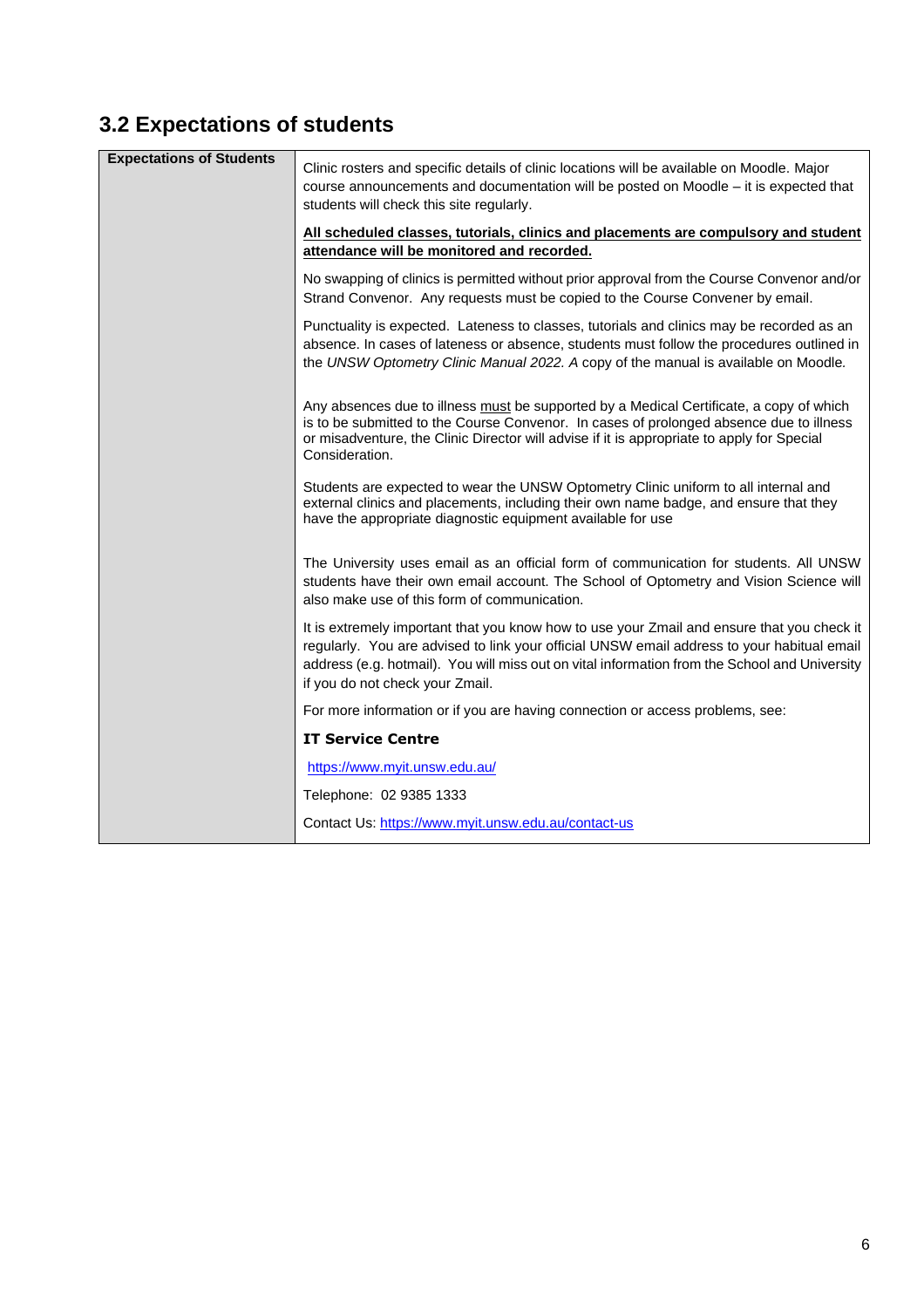

### **4. Course schedule and structure**

Some of this information is available on the *Online Handbook<sup>1</sup> and the UNSW Timetable*<sup>2</sup>.

All students will participate in a range of internal and external clinical placements. Students will be allocated into groups, and rosters for the clinic rotations will be available on Moodle. The *Clinic Planner* outlines the scheduling of these clinical rotations throughout the year.

| Summary of Course Structure (for details see 'Course Schedule') |                       |                                                                                                                                                                                                                       |                                                                                                    |  |
|-----------------------------------------------------------------|-----------------------|-----------------------------------------------------------------------------------------------------------------------------------------------------------------------------------------------------------------------|----------------------------------------------------------------------------------------------------|--|
| <b>Component</b>                                                | <b>Clinical Hours</b> | <b>Time/Dav</b>                                                                                                                                                                                                       | Location                                                                                           |  |
| Paediatrics (PPC)                                               | 25                    | See Moodle for roster                                                                                                                                                                                                 | <b>UNSW Optometry Clinic</b><br><b>Stewart House</b><br><b>BHVI</b>                                |  |
| Low Vision (LV)                                                 | 20                    | See Moodle for roster<br>Telehealth the day before the clinic<br><b>UNSW Optometry Clinic (internal clinic roster)</b><br>Guide Dogs, Chatswood (external clinic roster)<br>Vision Australia (external clinic roster) | <b>UNSW Optometry Clinic</b><br><b>Placements at Guide Dogs</b><br>NSW/ACT and/or Vision Australia |  |
| Colour Vision (CV)                                              | 10                    | See Moodle for roster                                                                                                                                                                                                 | <b>UNSW Optometry Clinic</b>                                                                       |  |
| <b>Clinical Elective</b><br>Placement                           | 15 minutes            | Scheduled in conjunction with placement host                                                                                                                                                                          | External practice placement                                                                        |  |
| <b>TOTAL</b>                                                    | 54.25 hours           |                                                                                                                                                                                                                       |                                                                                                    |  |

In addition, recorded lectures, videos, tutorials, activities and quizzes will supplement the above hours: Paediatrics (1-2 Hours quiz and activities), Low Vision

(1 Hour) Colour Vision (2.5 hours+ quiz)

<sup>1</sup>UNSW Virtual Handbook[: http://www.handbook.unsw.edu.au](https://www.handbook.unsw.edu.au/)

<sup>2</sup> UNSW Timetable[: http://www.timetable.unsw.edu.au/](http://www.timetable.unsw.edu.au/)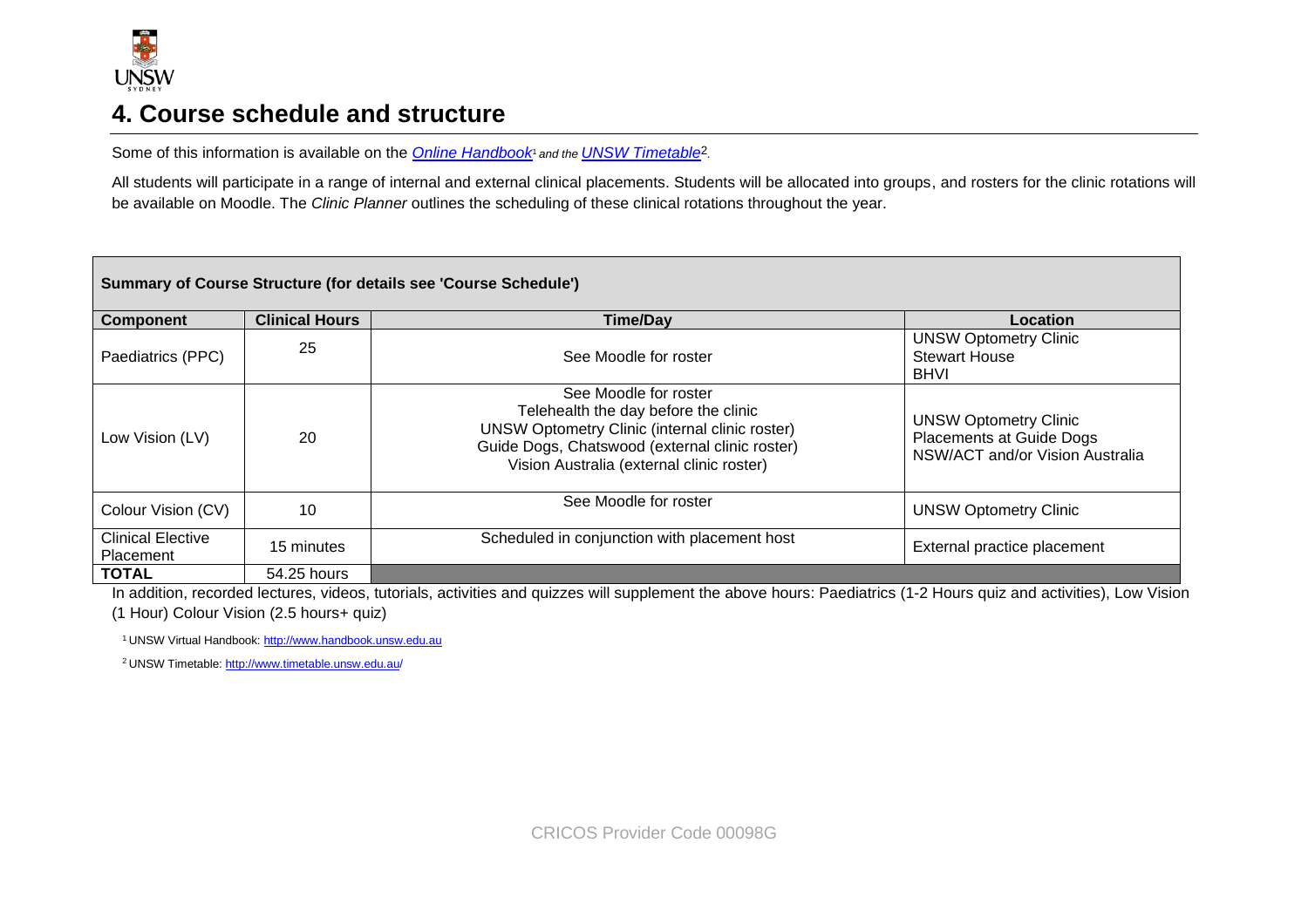## **5. Assessment**

### **5.1 Assessment tasks**

| <b>Task</b>                                                             | <b>Assessment Description and feedback process</b>                                                                                                                                                                                                                                                                                                                                                                                                      | Weight<br>$(\%)$ | % Weight by<br>strand                                  | Due date                                     |
|-------------------------------------------------------------------------|---------------------------------------------------------------------------------------------------------------------------------------------------------------------------------------------------------------------------------------------------------------------------------------------------------------------------------------------------------------------------------------------------------------------------------------------------------|------------------|--------------------------------------------------------|----------------------------------------------|
| Task 1<br><b>Clinical Skills</b><br>Assessment*                         | Assessment is ongoing throughout clinical rotations.<br>Feedback will be given during and following clinical sessions<br>by the Clinical Supervisors. A pass mark is a minimum<br>average mark of 65% in each strand                                                                                                                                                                                                                                    | 70%              | Paediatrics 28%<br>Low Vision 28%<br>Colour Vision 14% | Clinical rotations<br>throughout the<br>year |
| Task 2<br><b>Written and</b><br><b>Presented Case</b><br><b>Reports</b> | Students will be required to complete case<br>reports/presentations on patients from their clinical rotations<br>and allocated cases. These reports should demonstrate<br>knowledge in paediatrics, low vision and colour vision and the<br>ability to critically appraise scientific literature. See strands for<br>case report format. Feedback will be given following the<br>examination period. A pass mark is a minimum of 50% in<br>each strand. | 20%              | Paediatrics 8%<br>Low Vision 8%<br>Colour Vision 4%    | See strands for<br>due dates                 |
| Task 3<br><b>Reflection</b>                                             | Students will be required to complete a reflective journal that<br>reflects on their clinical performance, highlighting strengths<br>and weaknesses and developing plans for further<br>improvement                                                                                                                                                                                                                                                     | 5%               | Paediatrics 2%<br>Low Vision 2%<br>Colour Vision 1%    | See strands for<br>due dates                 |
| Task 4<br><b>Clinical Elective</b><br><b>Placement Report</b>           | Students will be required to complete a placement report<br>following the elective placement activity. Feedback will be<br>given following the examination period                                                                                                                                                                                                                                                                                       | 5%               | <b>Clinical Elective</b><br>Placement 5%               | Report due date:<br>Friday 8th July          |
| <b>Course Log</b>                                                       | Complete the Master of Clinical Optometry patient<br>log/equivalent as used in primary care and submit a copy                                                                                                                                                                                                                                                                                                                                           |                  | Hurdle                                                 | Friday<br>2 December 2022                    |
|                                                                         |                                                                                                                                                                                                                                                                                                                                                                                                                                                         | 100%             | 100%                                                   |                                              |

#### **Further information**

UNSW grading system[: student.unsw.edu.au/grades](https://student.unsw.edu.au/grades) UNSW assessment policy: [Assessment Policy](https://www.gs.unsw.edu.au/policy/documents/assessmentpolicy.pdf) UNSW assessment information[: student.unsw.edu.au/assessment](https://student.unsw.edu.au/assessment)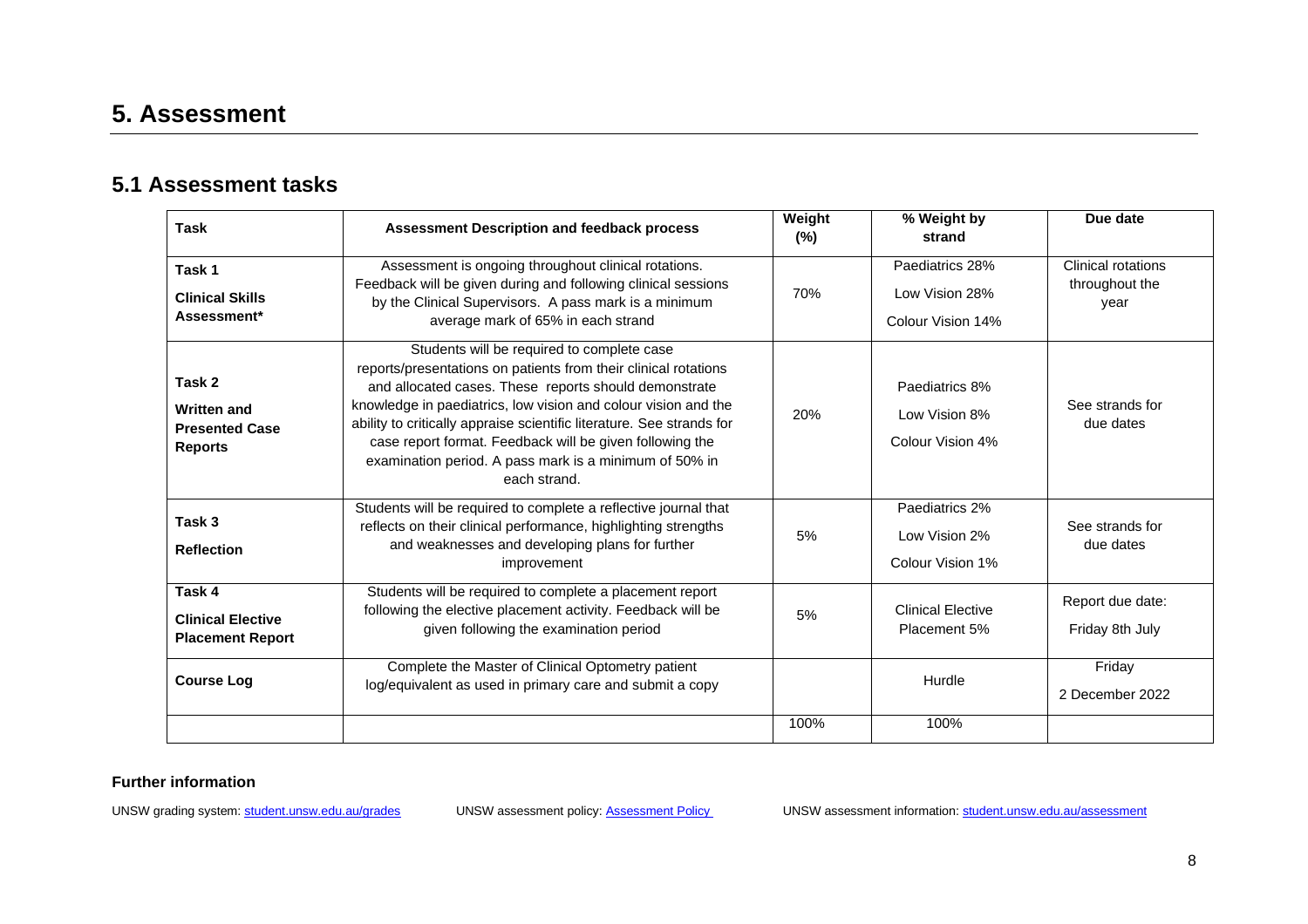

### **5.2 Assessment criteria and standards**

#### **Requirements to pass this course:**

To pass this course, students are required to:

- 1. Pass each of the strands of this course. Information on these strands, the associated assessment tasks and due dates are provided below.
- 2. Pass the 'Clinical Skills Assessment' component (Task 1) in each paediatrics, low vision and colour vision strand. A pass mark will be a **minimum average mark of 65%** (indicated by \* in the tables) in each strand.
- 3. Pass the "Written Case Report" assessment tasks in each strand (Task 2). A pass mark for written assessment tasks is **a minimum of 50%** in each strand.
- 4. Examine a comparable number of patients to their peers in each of paediatrics, low vision and colour vision clinic. Students will be required to keep a patient log of all patient seen in each strand. All patients should be recorded in the Master of Clinical Optometry patient log/equivalent in order to self-monitor this. Students are accountable to meet their patient quota
- 5. Late penalties will be applied for late submissions.
- 6. Complete all tasks.

Where the competency of a student is in doubt, the student may be given the opportunity to conduct further examinations and/or undergo other assessments of the core entry-level competencies required for entry into the Optometry profession during the Supplementary Exam Period.

Failure to demonstrate competency in the clinical skills assessment component and/or written case report will result in an "Unsatisfactory Fail" (UF) grade.

### **Strand 1: Paediatric Primary Care/Vision Training (PPC/VT)**

Strand Co-ordinators: Ms Amanda Lea and Ms Rebecca Dang

**Contact Details:** Ms Amanda Lea, Ms Rebecca Dang and Ms Nikki Delaveris

**[amanda.lea@unsw.edu.au,](mailto:amanda.lea@unsw.edu.au) [r.dang@unsw.edu.au](mailto:r.dang@unsw.edu.au) and [n.delaveris@unsw.edu.au](mailto:n.delaveris@unsw.edu.au)** (*For all queries/questions please include all strand co-ordinators in the email.)* 

#### **Rationale**

It is estimated that 20-25% of pre-school and school-age children have vision problems. Healthy eyes and vision are a critical part of a child's development, and all children should have regular comprehensive eye examinations as the early diagnosis and treatment of a vision problem will minimise the negative impact these problems may have on the child's development and quality of life.

In this component of the course you will develop your skills in examining children by performing comprehensive eye examinations which include an assessment of ocular health, visual acuity and refractive status, ocular motor, accommodative and binocular skills, and colour vision. You will have the opportunity to examine, diagnose, and manage paediatric (including infant and pre-school children), intellectually or developmentally disabled patients, and will be exposed to a variety of clinical conditions including accommodation-convergence and ocular-motor dysfunctions, amblyopia, strabismus and vision-related learning difficulties.

Vision therapy can be an effective treatment option for some accommodative and binocular dysfunctions, as well as for some types of strabismus, and amblyopia. Many visual dysfunctions can be treated effectively by prescribing therapeutic lenses and/or prisms (passive vision therapy); some however are more effectively treated with active in-office and home-based vision therapy. During this component of the course you will be introduced to the programming and delivery of optometric vision therapy.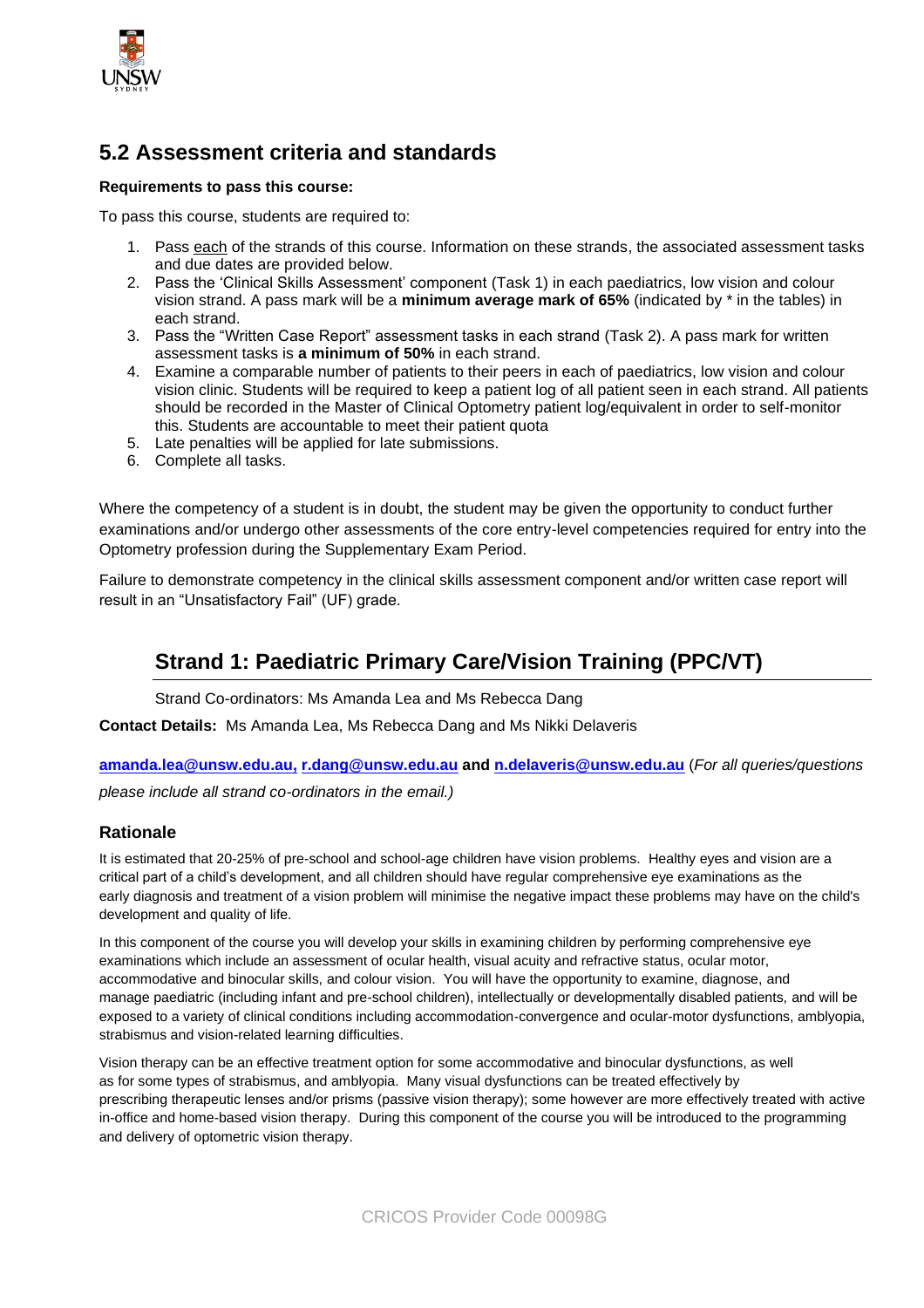Prior to commencing this clinic rotation, you should revise your Paediatric lecture notes and the examination techniques covered during your Paediatric practical classes in Stage 3, as well as your binocular vision courses in Stages 3 & 4. You must also complete the pre-clinic quiz prior to your first clinic.

#### **Learning Outcomes**

The following learning outcomes are largely based on the Optometry Australia Entry Level Competency Standards for Optometry 2014 (Kiely & Slater, 2015), which are endorsed by the Optometry Council of Australia and New Zealand and the Optometry Board of Australia.

To successfully complete this strand, each student is required to be able to:

- Use an evidence-based practice approach as the foundation for making clinical decisions (Kiely & Slater, 2015, p. 71)
- 2. Communicate with and about the patient: "a structured, efficient, rational and comfortable exchange of information between the optometrist, the patient" (Kiely & Slater, 2015, p. 77), and if applicable the parent or care-giver and / or other professionals, occurs. This includes:
	- a. Cultural competence: "modes and methods of communication are employed, which take into account the physical, emotional, intellectual and cultural context of the patient" (Kiely & Slater, 2015, p. 76)
	- b. History taking: eliciting the presenting concern(s) of the patient, and a thorough history including a child's developmental and educational history
	- c. Informed consent: "provide sufficient information in a suitable form regarding [examination,] management and treatment plans, options, expectations, benefits, risks and financial costs so that informed consent is given freely" (Kiely & Slater, 2015, p. 77)
	- d. Communication with other professionals: provide clear verbal and written information to other health professionals by secure means (Kiely & Slater, 2015, p. 87)
- 3. Examine the patient:
	- a. Select appropriate and relevant tests for the patient history, age and cognitive ability.
	- b. "The examination plan and procedures are progressively modified on the basis of findings" (Kiely & Slater, 2015, p. 78)
	- c. Undertake tests of ocular health, vision, visual pathways, refractive status, accommodative function, and binocular function
- 4. Diagnose the patient's condition(s):
	- a. Interpret and integrate results of testing, along with history and other sources of information, to establish a diagnosis which addresses each aspect of chief complaint, refractive status, binocular status and ocular health.
	- b. Consider and explain the prognosis of the condition
- 5. With the patient, design and implement a management plan, which includes consideration of:
	- a. the relative importance or urgency of the condition
	- b. the review period
	- c. the level of involvement of the patient or caregiver that will be required, for example for home vision therapy
	- d. the utility of different lens designs in prescribing spectacles or contact lenses
	- e. the need for further assessment, for example cycloplegic exam
	- f. the need for referral or written reports, for example to teachers
- 6. Correctly manage health information:
	- a. Record-keeping is accurate, unambiguous, complete and timely
	- b. Patient confidentiality is maintained

#### **Component Structure**

Children under the age of eleven years who present to the UNSW Optometry Clinic will be included as part of this clinic. During this clinic, student clinicians will examine children and adults under the direct supervision of qualified and experienced optometrists.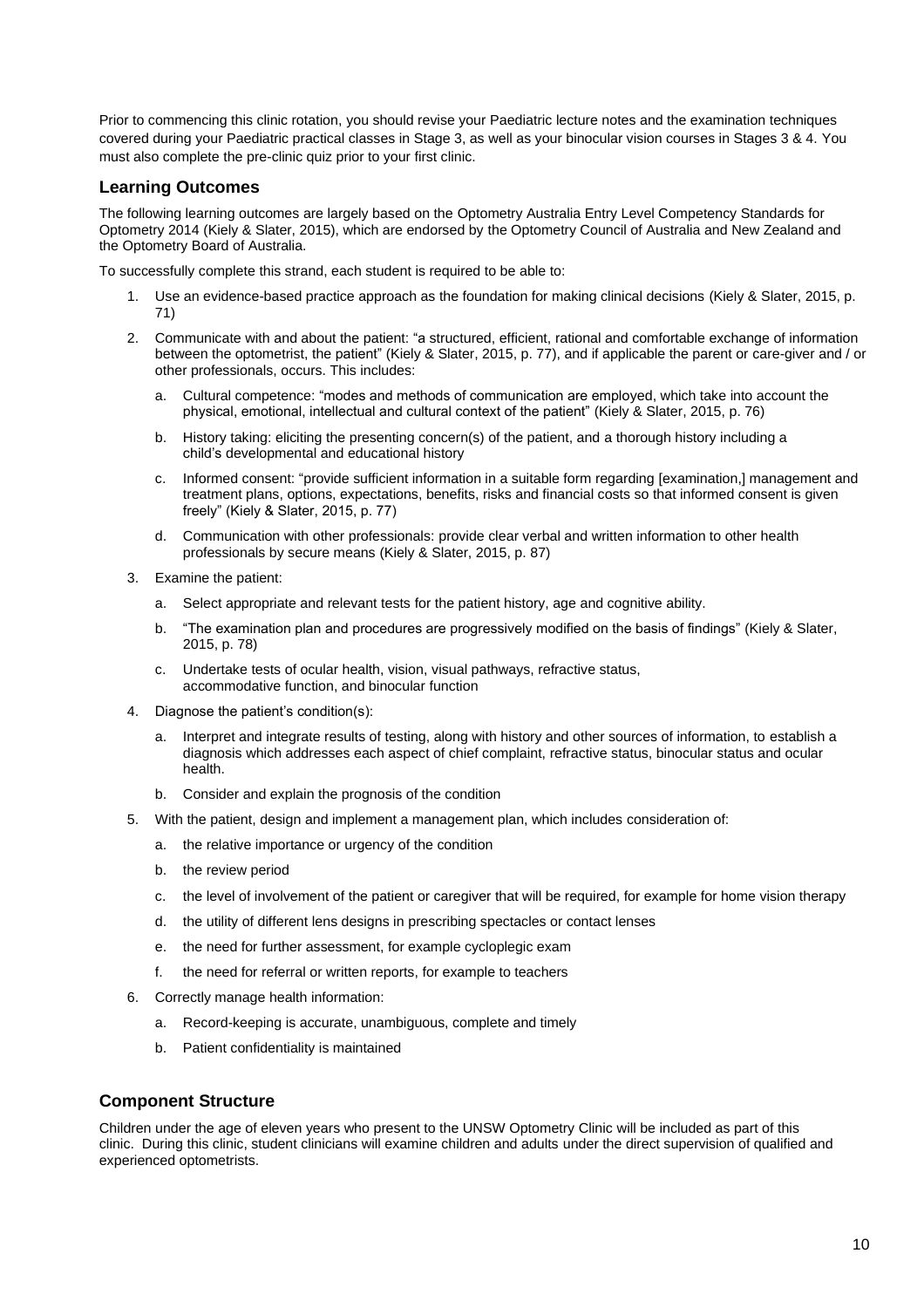Other sources of patients in this clinic may be referrals from school vision screenings, Vision Education Centre (VEC), optometrists in private practice, other health-care professionals, schoolteachers, school counsellors and special educators. 

This clinic also provides services for patients with special needs, as well as children and adults requiring Vision Therapy (VT) for a variety of visual conditions including eye movement control, accommodation and binocular vision dysfunctions, strabismus, amblyopia, developmental and learning-related visual dysfunctions.

#### **Assessment**

Assessment for the PPC/VT component of the course is as follows:

|                                                                                                 |                                                                                                                                                               | Knowledge and                                                                                                                                        | % Course    | Feedback                 |                                                    |            |
|-------------------------------------------------------------------------------------------------|---------------------------------------------------------------------------------------------------------------------------------------------------------------|------------------------------------------------------------------------------------------------------------------------------------------------------|-------------|--------------------------|----------------------------------------------------|------------|
| <b>Task</b>                                                                                     | <b>Dates of Assessment</b>                                                                                                                                    | abilities assessed                                                                                                                                   | <b>Mark</b> | <b>WHO</b>               | WHEN                                               | <b>HOW</b> |
| <b>Preclinic quiz</b>                                                                           | Before your first internal<br>clinic                                                                                                                          | This quiz will refresh<br>your knowledge/theory<br>and prepare you<br>for seeing patients.                                                           | Hurdle      | Via Moodle               | Immediate                                          | Moodle     |
| <b>Clinical skills</b><br>assessment                                                            | Ongoing throughout clinic<br>rotations in Pediatric<br>Clinic                                                                                                 | Students will receive a<br>graded mark to assess<br>their clinical<br>competence.<br>Specific assessment<br>criteria will be available<br>on Moodle. | 28%         | Clinical<br>supervisor   | Immediate                                          | Verbal     |
| <b>Case presentation 1</b><br>(amblyopia)                                                       | Submit presentation slides<br>in Moodle by 9am Monday<br>week 4 of your first<br>rotation. You will be<br>advised when you will be<br>presenting to the class | Ability to communicate,<br>discuss and reflect on<br>key aspects of<br>clinical thinking including<br>application of EBP to<br>patient care.         | 8%          | Strand<br>coordinators   | Two weeks after<br>conclusion of first<br>rotation | Moodle     |
| <b>Case presentation 2</b><br>(strabismus)                                                      | Submit presentation slides<br>by 9am Monday<br>of 1 <sup>st</sup> week<br>of second rotation.                                                                 | Ability to communicate,<br>discuss and reflect on<br>key aspects of<br>clinical thinking including<br>application of EBP to<br>patient care.         |             | Strand<br>coordinators   | Following marking<br>period at end of<br>year      | Moodle     |
| <b>Case presentation 3</b><br>(non-strabismic<br>binocular vision disorder<br>/ myopia control) | Submit presentation slides<br>by 9am Monday of<br>$4th$ week<br>of second rotation                                                                            | Ability to communicate,<br>discuss and reflect on<br>key aspects of<br>clinical thinking including<br>application of EBP to<br>patient care.         |             | Strand<br>coordinators   | Following marking<br>period at end of<br>year      | Moodle     |
| <b>Reflection</b>                                                                               | 11.59pm Friday 8 July,<br>with comment due one<br>week after that                                                                                             | Ability to reflect on your<br>clinical experience to<br>grow as a clinician.                                                                         | 2%          | Strand co-<br>ordinators | Following marking<br>in examination<br>period.     | Moodle     |

Please refer to PPC strand outline on Moodle for further assessment information.

Penalties apply for late submission per the SOVS Submissions Policy document which can be found a[t https://www.optometry.unsw.edu.au/sites/default/files/documents/sovs\\_policy\\_for\\_submission\\_of\\_assign\\_28\\_2\\_18.pdf](https://www.optometry.unsw.edu.au/sites/default/files/documents/sovs_policy_for_submission_of_assign_28_2_18.pdf)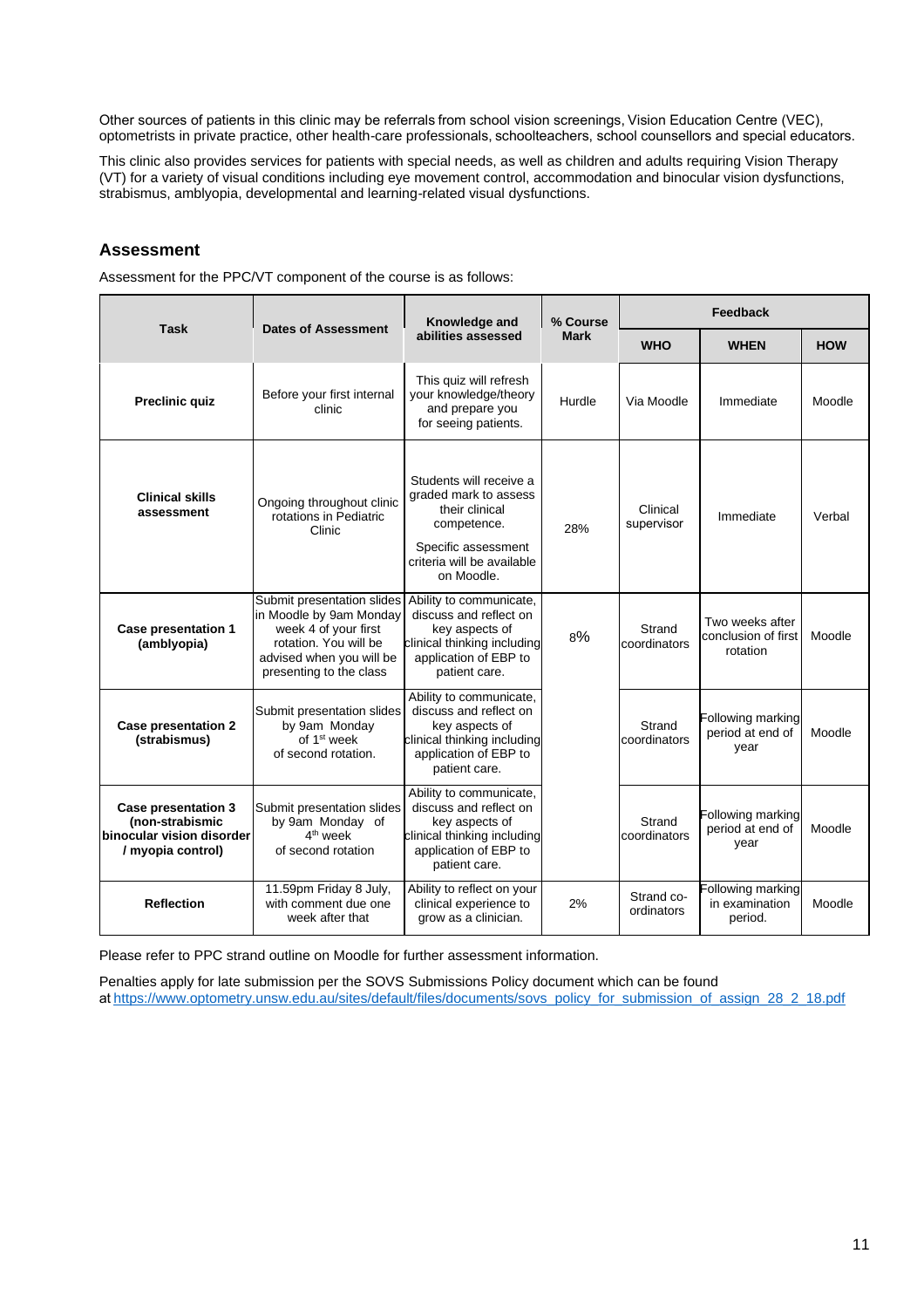# **Strand 2: Low Vision (LV)**

Strand Coordinator: Dr Sharon Oberstein

Internal clinic supervisor: Lisa Feng (lisa.feng@unsw.edu.au)

Guide Dogs clinic supervisor: Sindy Lowinger (s.lowinger@unsw.edu.au)

#### **Rationale**

The aim of the course is for students to develop an understanding of the low vision patient and their visual disability; and provide a comprehensive low vision rehabilitation service. Students will both observe multidisciplinary low vision clinic models as well as conduct their own low vision examinations under clinical supervision.

#### **Learning Outcomes**

On completion of this strand, each student should be able to:

- i. Conduct a low vision case history;<br>ii. Record visual acuities (especially
- ii. Record visual acuities (especially those worse than 6/60);<br>iii. Conduct a trial frame low vision refraction:
- Conduct a trial frame low vision refraction;
- iv. Calculate the magnification required to achieve a goal acuity;
- v. Prescribe high add spectacles, magnifiers, telescopes, non-visual aids and adaptive technology devices;
- vi. Understand the State and Commonwealth benefits available to patients, and how to complete these forms;
- vii. Write a low vision report or referral letter;<br>viii. Refer their patients as required.
- Refer their patients as required.

It is further expected that each student will be able to transfer the skills learned to the Primary Care Clinics and will be able to advise patients, where required, to understand the use, existence, and even prescription of magnification devices, and to refer their patient as required.

#### **Component structure**

The low vision rotation consists of:

1. Internal rotation: at the UNSW Optometry Clinic (internal placement roster)

**2.** External rotation: TBC at Guide Dogs NSW/ACT and/or Vision Australia (refer to the external placement roster) Students will work alone or in pairs in Low Vision Clinic depending on the complexity of the patient and low vision clinic patient allocations.

#### **Assessment**

Assessment for the Low Vision component of the course is as follows:

| Task                                                                | Due dates                                                                                                                                                 | Knowledge and abilities                                                                                                                                                                                       | % Course    | Feedback                |                                    |            |
|---------------------------------------------------------------------|-----------------------------------------------------------------------------------------------------------------------------------------------------------|---------------------------------------------------------------------------------------------------------------------------------------------------------------------------------------------------------------|-------------|-------------------------|------------------------------------|------------|
|                                                                     |                                                                                                                                                           | assessed                                                                                                                                                                                                      | <b>Mark</b> | <b>WHO</b>              | <b>WHEN</b>                        | <b>HOW</b> |
| <b>Clinical Skills</b><br>Assessment*                               | Ongoing for all Low<br><b>Vision Clinics</b>                                                                                                              | Students will receive a graded<br>mark to assess their clinical<br>competence in each low vision<br>clinic                                                                                                    | 28%         | Clinical<br>supervisors | Immediate                          | Verbal     |
| <b>Written Case</b><br>Report<br>(1x case report)<br>AND 1x poster) | Submit by 11.59pm<br>Friday 8 July 2022<br>or Friday 25<br>November 2022.<br>depending on the<br>completion of your<br>rotation prior to<br>these dates ^ | Students will receive a graded<br>mark on their ability to report,<br>interpret and integrate the clinical<br>low vision assessment with<br>evidence-based practice. Please<br>refer to guidelines on Moodle. | 8%          | Sharon<br>Oberstein     | Following<br>collation of<br>marks | Moodle     |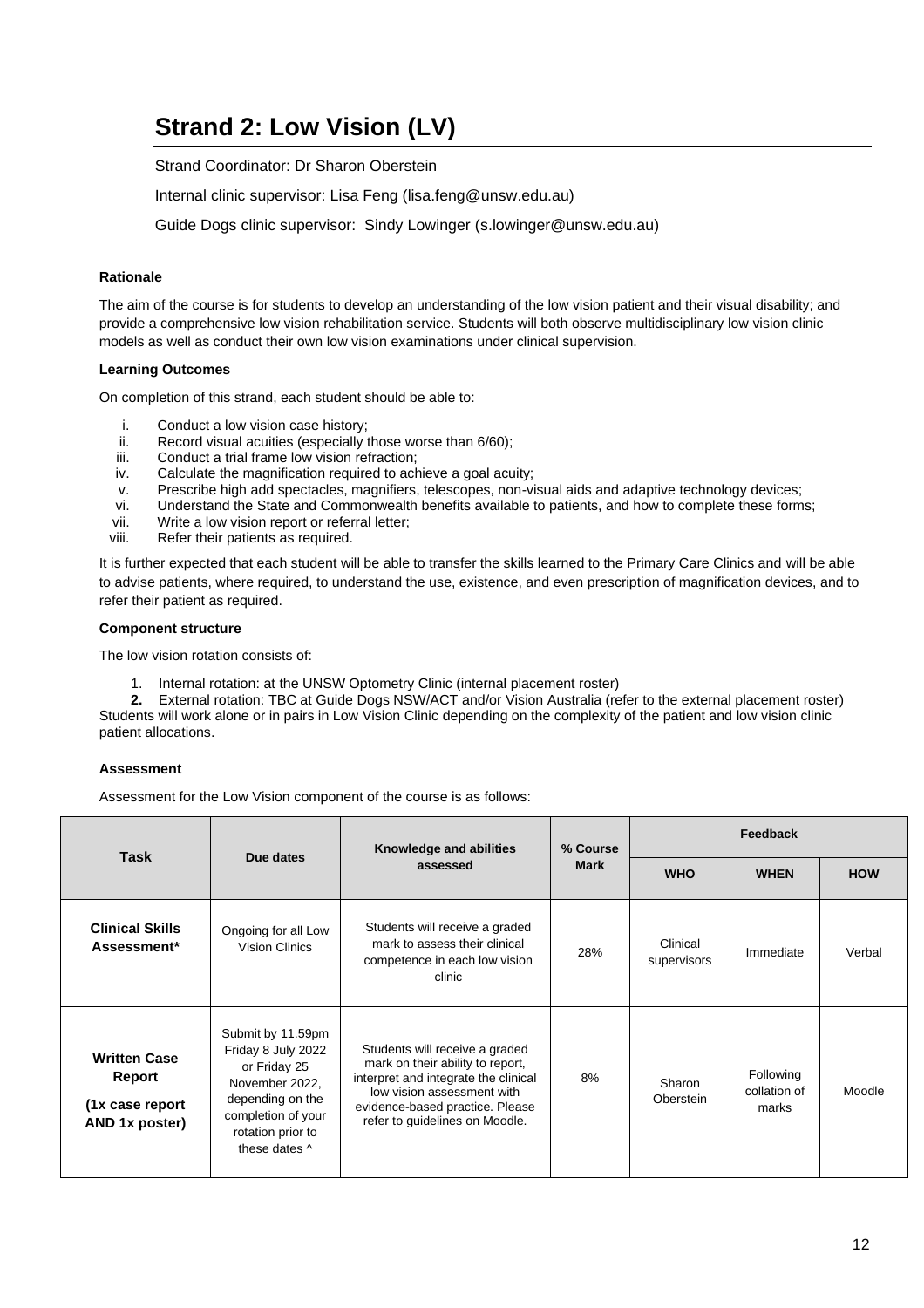| <b>Reflection</b> | Must be submitted<br>by 11:59pm Fridav<br>25 November 2022 | Students must complete a<br>reflection from the UNSW. Guide<br>Dogs and Vision Australia<br>placement.<br>See template on Moodle. | 2% | Sharon<br>Oberstein | <b>NA</b> | <b>NA</b> |
|-------------------|------------------------------------------------------------|-----------------------------------------------------------------------------------------------------------------------------------|----|---------------------|-----------|-----------|
|-------------------|------------------------------------------------------------|-----------------------------------------------------------------------------------------------------------------------------------|----|---------------------|-----------|-----------|

^ At least one report must be submitted by the first due date if you have completed a low vision clinic by 8 July 2022. The second report is due following completion of your second internal rotation. The due date in July is to assist with time management, to make sure not all assignments are left for the end of the year. You are encouraged to complete and submit both case reports from your first rotation to manage your workload in the year. If you have not completed any low vision clinics by the end of July, then both your assignments are due on 25 November 2022.

The specific requirements of each assessment task and relevant marking criteria will be available on Moodle

**Patient Log:** Submit a log of all patients examined and/or observed during all Low Vision placements. Students are accountable to meet their low vision consultation quota (minimum quota is a low vision patient at each low vision clinic) All patients should be recorded in the Master of Clinical Optometry patient log/equivalent to self-monitor this.

# **Strand 3: Colour Vision (CV)**

Strand Coordinator: Vanessa Honson

#### **Rationale**

Tests of colour vision are used for a variety of purposes, including screening for congenital and acquired colour vision deficiencies; for the classification of colour vision anomalies; and for assessing how suitable a patient may be to perform colour discrimination tasks in selected occupations.

The objectives for this component are to provide students with an opportunity to observe, examine, diagnose and counsel patients on colour deficiencies presented. Students may experience patients in varying stages of acceptance and will further develop their verbal communication skills.

Prior to commencing this clinic rotation, it is **essential** that you revise your colour vision lecture notes and the colour vision test types covered in your practicals. You will need to be familiar with how to conduct and score individual tests and test types, and their pass/fail criteria.

#### **Learning outcomes**

At the end of this clinical rotation you should be able to:

- i. Obtain a thorough colour vision case history, considering current and proposed schooling, and vocational considerations;
- ii. Perform clinical and vocational colour vision testing;
- iii. Select the appropriate tests for diagnosing congenital and acquired colour vision deficiencies and for colour-specific task requirements;
- iv. Interpret the diagnostic results of colour vision tests, draw conclusions and compile a report detailing these results;
- v. Explain the effects and consequences of the colour deficiency;
- vi. Increase your familiarity with the vocational requirements for the safe employment of persons with colour vision deficiencies across a variety of different occupations.
- vii. Consider the viewpoints from the perspective of the patient, employer or consulting optometrist and any ethical issues which may arise.

#### **Component structure**

The UNSW Colour Vision Clinic provides specialised testing to diagnose the type and severity of congenital and acquired colour vision deficiencies, and to advise on vocational colour vision requirements. Patients may be referred internally from Primary Care or other specialty clinics, by external referrals including optometrists in private practice, occupational health providers, and current and prospective employers. Formal reports are usually written to referring sources.

Colour vision tests cannot be repeated. Testing protocol must be strictly obeyed and therefore this clinic requires students to demonstrate competency before examining patients. Student practitioners need to be competent to follow instructions, and any deviations from testing protocol will result in major penalties to marks/ failure in this section. Students will either work in pairs or be allocated as an active observer for each clinical session. Scheduled clinic sessions are compulsory.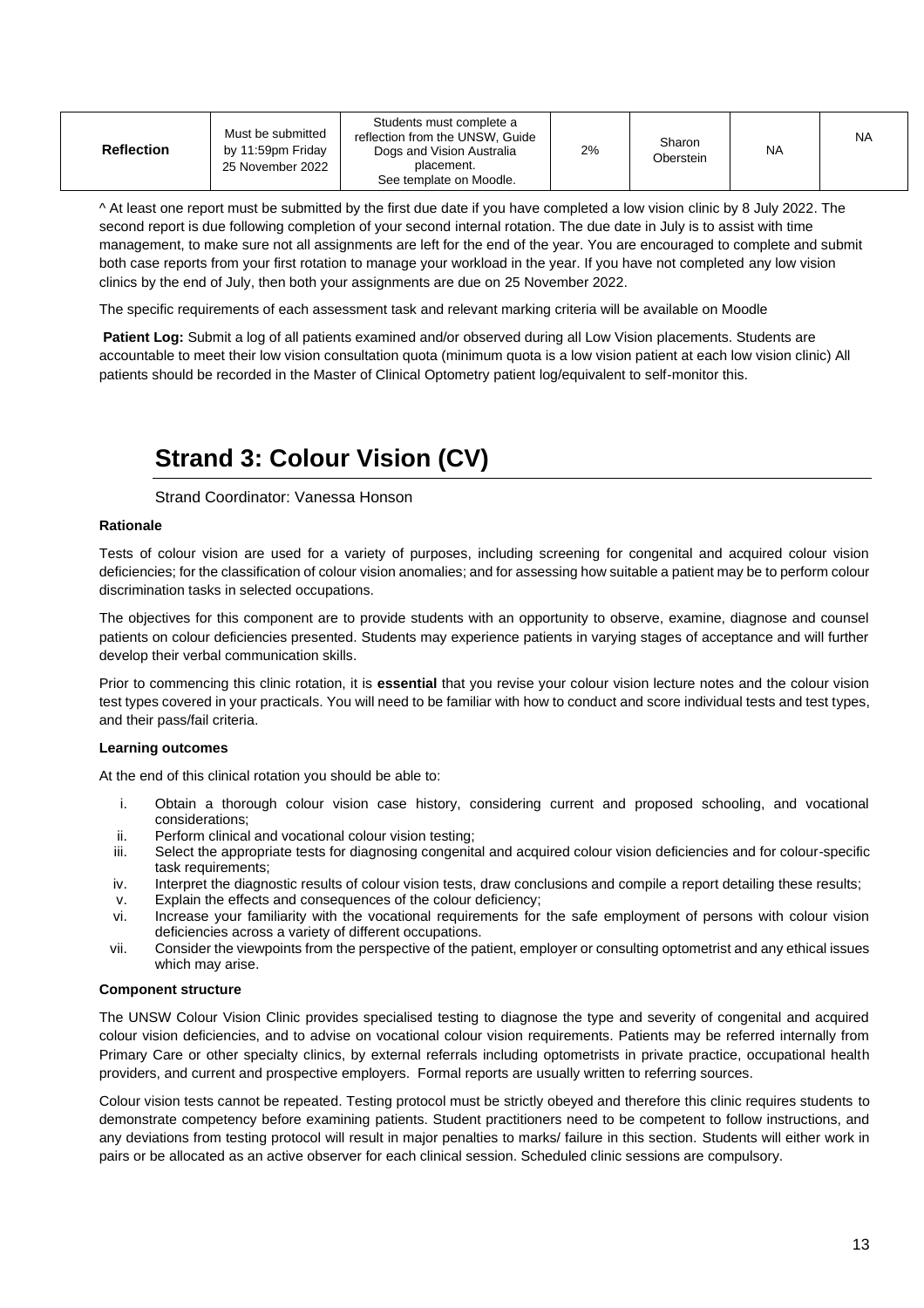#### **Colour Vision Clinic Preparation**

As part of the requirement for entry into Colour Vision Clinic, you will be required to demonstrate your prior knowledge by completing an online quiz.

#### **Colour Vision Strand Assessment**

| <b>Task</b>                           | <b>Dates of Assessment</b>                                                                                                                     | Knowledge and                                      | $\%$<br>Course | Feedback               |                                                  |                                         |
|---------------------------------------|------------------------------------------------------------------------------------------------------------------------------------------------|----------------------------------------------------|----------------|------------------------|--------------------------------------------------|-----------------------------------------|
| abilities assessed                    |                                                                                                                                                | <b>Mark</b>                                        | <b>WHO</b>     | <b>WHEN</b>            | <b>HOW</b>                                       |                                         |
| <b>Clinical Skills</b><br>Assessment* | Ongoing throughout<br>scheduled Colour Vision<br>Clinics                                                                                       | Assessment<br>criteria will be<br>posted on Moodle | 14%            | Clinical<br>supervisor | Immediate                                        | Verbal                                  |
| Written case report                   | Submit by 11:59pm Friday 8<br>July 2022 or Friday 25<br>November 2022, depending<br>on the completion of your<br>rotation prior to these dates | Assessment criteria<br>will be posted on<br>Moodle | 4%             | Clinical<br>supervisor | Following<br>marking in<br>examination<br>period | Grades<br>posted<br><b>on</b><br>Moodle |
| <b>Reflection</b>                     | Submit by 11.59pm Friday 8<br>July 2022 or Friday 25<br>November 2022, depending<br>on the completion of your<br>rotation prior to these dates | Assessment criteria<br>will be posted on<br>Moodle | $1\%$          | Clinical<br>supervisor | Following<br>marking in<br>examination<br>period | Grades<br>posted<br><b>on</b><br>Moodle |

The specific requirements of each assessment task and relevant marking criteria will be available on Moodle.

# **Strand 4: Clinical Elective Placement (CEP)**

#### Strand Coordinator: Dr Sharon Oberstein

#### **Rationale**

Rostered internal and external clinical placements in Clinical Paediatrics, Low Vision and Colour Vision and Clinical Contact Lenses provide students with an opportunity to experience a broad range of different areas of clinical practice available to an optometrist.

The Clinical Elective Placement allows the student to explore an optometric practice within Australia in an aspect of optometry in which the student has a particular interest, and the host optometrist has developed an area of clinical expertise. The aim is that the students gain additional awareness of practice prior to graduation; to better prepare students to make a well-informed decision upon graduation regarding an area of practice that they would like to pursue.

#### **Component structure**

The different areas of clinical interest which students might like to consider include:

Ocular Disease, Contact Lenses, Paediatric Vision/Binocular Vision and Vision Therapy, Aged Care, Low Vision, Sports Vision, Occupational, Colour Vision, Indigenous Care, Public Health

**Pre-approval: Due date 11.59 pm Friday 6 May 2022**: You are required to nominate your preferred area of advanced clinical practice and practice location and liaise with your placement host to arrange a mutually suitable time for your placement activity. If necessary, this can be arranged outside of UNSW teaching semesters.

After completing your elective placement activity, submit your placement report on Moodle by **11:59pm Friday 8 July 2022.**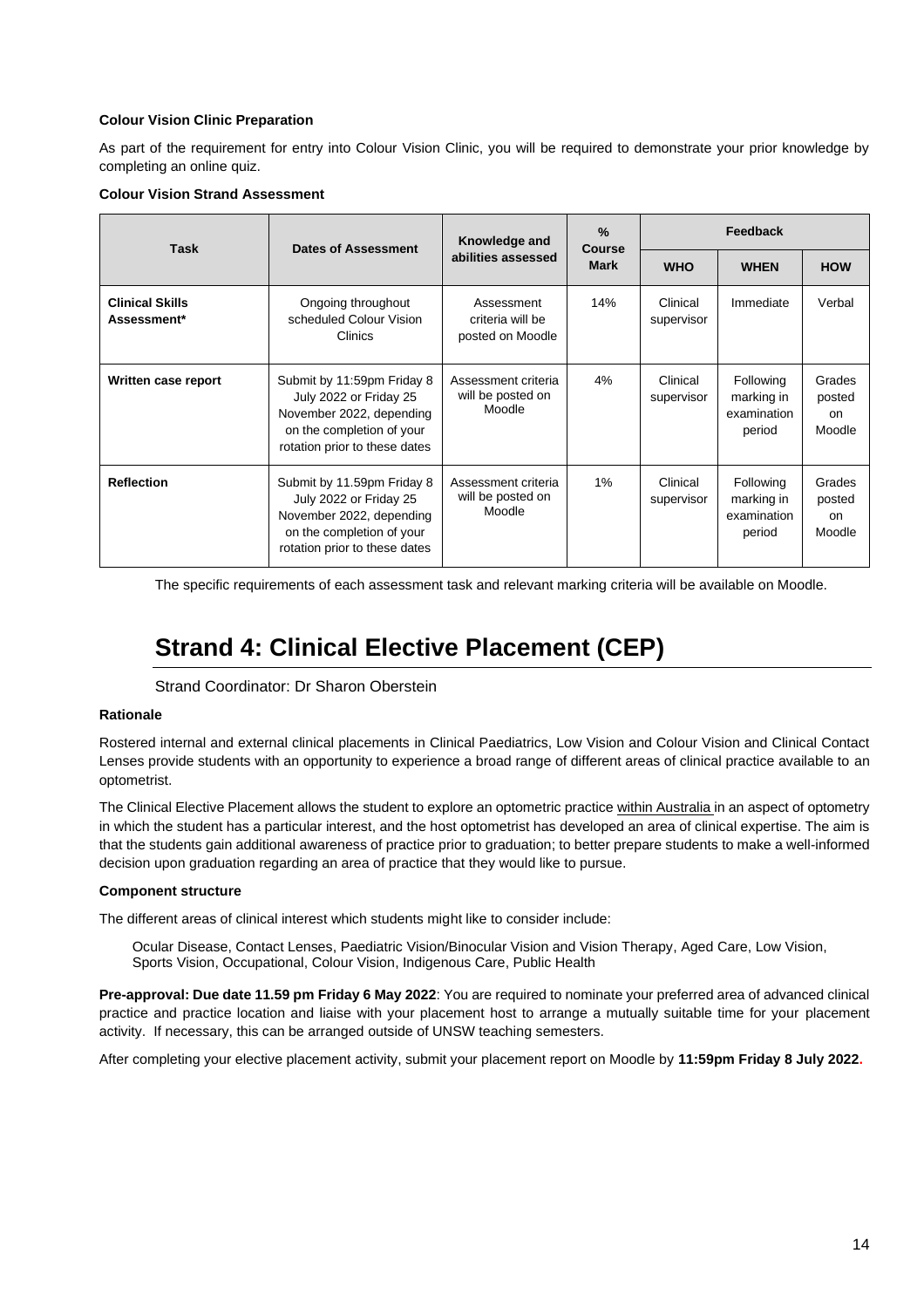#### **Clinical Elective Placement Strand Assessment**

| Dates of<br><b>Task</b>                                          |                                           | Knowledge and abilities                             | % course    | Feedback            |                                                 |                               |
|------------------------------------------------------------------|-------------------------------------------|-----------------------------------------------------|-------------|---------------------|-------------------------------------------------|-------------------------------|
|                                                                  | assessed<br><b>Assessment</b>             |                                                     | <b>Mark</b> | <b>WHO</b>          | <b>WHEN</b>                                     | <b>HOW</b>                    |
| <b>Clinical</b><br><b>Elective</b><br><b>Placement</b><br>Report | Submit by 11:59 pm,<br>Friday 8 July 2022 | Assessment criteria will be<br>available on Moodle. | 5%          | Sharon<br>Oberstein | Following<br>marking &<br>collation of<br>marks | Grades<br>posted on<br>Moodle |

### **5.3 Submission of assessment tasks**

|                                   | Assignments should be submitted via Moodle (electronic submission).                                                                                                                                                                                                                                                                                                                                                                                                                                                                                                                                                                                                                                                                                                                                                                                                                                                                     |
|-----------------------------------|-----------------------------------------------------------------------------------------------------------------------------------------------------------------------------------------------------------------------------------------------------------------------------------------------------------------------------------------------------------------------------------------------------------------------------------------------------------------------------------------------------------------------------------------------------------------------------------------------------------------------------------------------------------------------------------------------------------------------------------------------------------------------------------------------------------------------------------------------------------------------------------------------------------------------------------------|
|                                   | This includes completed laboratory reports and logs which should be<br>scanned/photographed and submitted via Moodle.                                                                                                                                                                                                                                                                                                                                                                                                                                                                                                                                                                                                                                                                                                                                                                                                                   |
|                                   | The School Policy on Submission of Assignments (including penalties for late<br>assignments) and the Assignment Attachment Sheet are available from the School office<br>(RMB3.003) and the School website at:                                                                                                                                                                                                                                                                                                                                                                                                                                                                                                                                                                                                                                                                                                                          |
| <b>Assignment Submissions</b>     | https://www.optometry.unsw.edu.au/study/undergraduate-degrees/important-information-<br>and-policies                                                                                                                                                                                                                                                                                                                                                                                                                                                                                                                                                                                                                                                                                                                                                                                                                                    |
| <b>Assessment Procedures</b>      | SCHOOL OF OPTOMETRY AND VISION SCIENCE, UNSW                                                                                                                                                                                                                                                                                                                                                                                                                                                                                                                                                                                                                                                                                                                                                                                                                                                                                            |
|                                   | SUPPLEMENTARY EXAMINATION INFORMATION, 2022                                                                                                                                                                                                                                                                                                                                                                                                                                                                                                                                                                                                                                                                                                                                                                                                                                                                                             |
| <b>UNSW Assessment</b><br>Policy1 |                                                                                                                                                                                                                                                                                                                                                                                                                                                                                                                                                                                                                                                                                                                                                                                                                                                                                                                                         |
|                                   | <b>SPECIAL CONSIDERATION</b>                                                                                                                                                                                                                                                                                                                                                                                                                                                                                                                                                                                                                                                                                                                                                                                                                                                                                                            |
|                                   | On some occasions, sickness, misadventure or other circumstances beyond your control<br>may prevent you from completing a course requirement, such as attending a formal end of<br>semester examination. In these cases you may apply for Special Consideration. UNSW<br>operates under a Fit to Sit/ Submit rule for all assessments. If a student wishes to<br>submit an application for special consideration for an exam or assessment, the<br>application must be submitted prior to the start of the exam or before an<br>assessment is submitted. If a student sits the exam/ submits an assignment, they<br>are declaring themselves well enough to do so. The application must be made via<br>Online Services in myUNSW. Log into myUNSW and go to My Student Profile tab > My<br>Student Services > Online Services > Special Consideration and attach student's<br>supporting documentation (such as a medical certificate). |
|                                   | <b>CHRONIC ISSUES AND PRE-EXISTING CONDITIONS</b>                                                                                                                                                                                                                                                                                                                                                                                                                                                                                                                                                                                                                                                                                                                                                                                                                                                                                       |
|                                   | If you have chronic issues and pre-existing conditions, we recommend you apply for<br>Educational adjustments for disability support through Disability Services.                                                                                                                                                                                                                                                                                                                                                                                                                                                                                                                                                                                                                                                                                                                                                                       |
|                                   | Register for Equitable Learning Support (formerly Disability Support Services) at<br>https://student.unsw.edu.au/els/register                                                                                                                                                                                                                                                                                                                                                                                                                                                                                                                                                                                                                                                                                                                                                                                                           |
|                                   |                                                                                                                                                                                                                                                                                                                                                                                                                                                                                                                                                                                                                                                                                                                                                                                                                                                                                                                                         |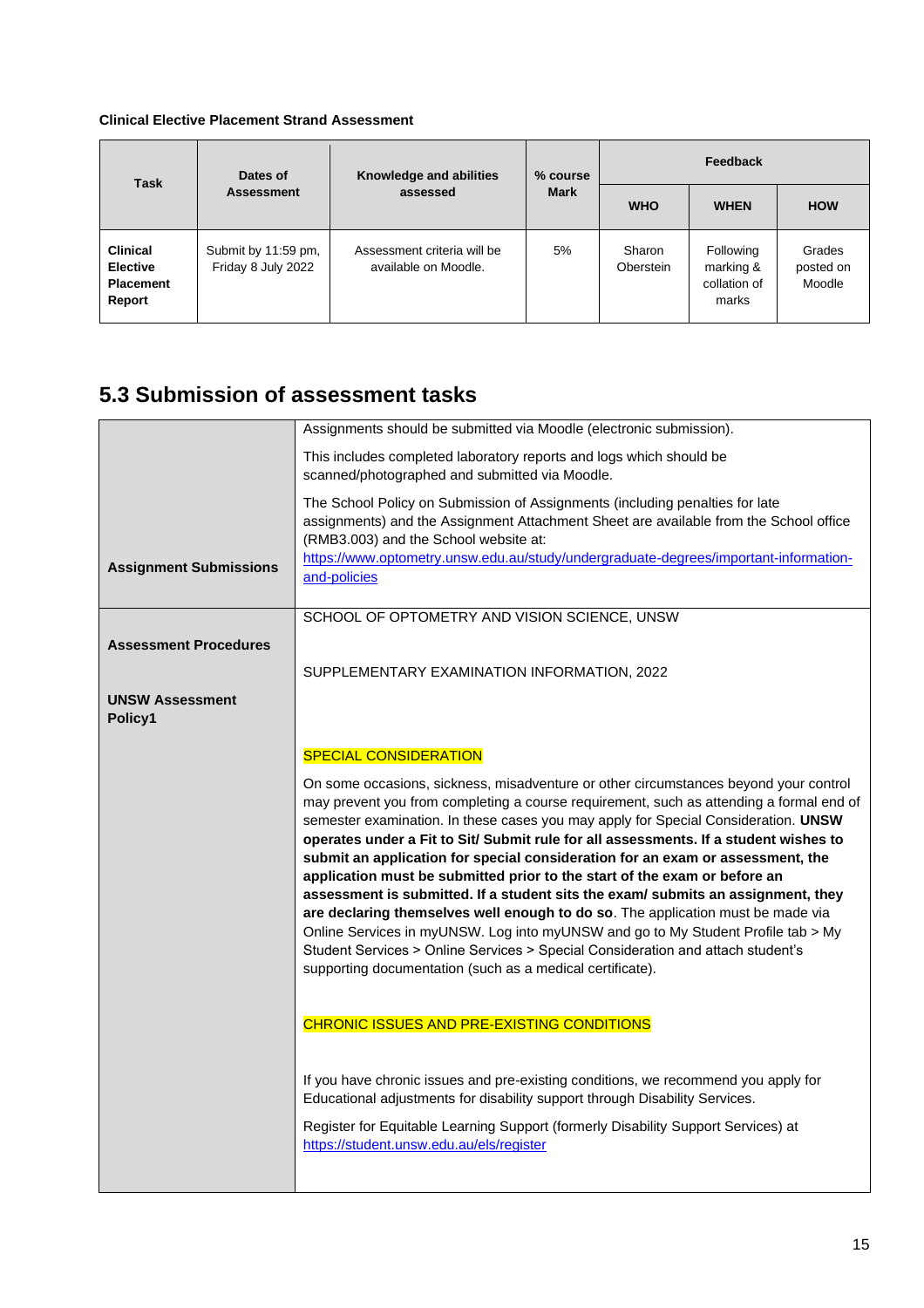| Absence from a final examination is a serious matter, normally resulting in a Fail (FL)<br>grade. If you are medically unfit to attend an examination, YOU MUST CONTACT THE<br>SCHOOL DIRECTLY ON THE DAY OF THE EXAMINATION TO ADVISE OF THIS<br>(telephone 02 9385 4639,                                                                                                                                                                                                                                       |
|------------------------------------------------------------------------------------------------------------------------------------------------------------------------------------------------------------------------------------------------------------------------------------------------------------------------------------------------------------------------------------------------------------------------------------------------------------------------------------------------------------------|
| email: optometry@unsw.edu.au). You must also submit a Request for Special<br>Consideration application as detailed on the UNSW website:<br>https://student.unsw.edu.au/special-consideration                                                                                                                                                                                                                                                                                                                     |
| It is the responsibility of the student to consult the web site or noticeboard to ascertain<br>whether they have supplementary examinations. This information WILL NOT be conveyed<br>in ANY other manner. Interstate, overseas or any other absence cannot be used as an<br>excuse.                                                                                                                                                                                                                             |
| This information will be available on the School web site at<br>https://www.optometry.unsw.edu.au/ (do not confuse the School website with the<br>myUNSW website) and posted on the notice board on Level 3. This information will be<br>available as soon as possible after the School Examination Committee meeting.                                                                                                                                                                                           |
| SUPPLEMENTARY EXAMINATIONS FOR 2022 WILL BE HELD AS FOLLOWS:                                                                                                                                                                                                                                                                                                                                                                                                                                                     |
| FOR TERM 1: THERE WILL BE NO SUPPLEMENTARY EXAMINATIONS FOR STAGE<br>5 STUDENTS IN TERM 1 2022                                                                                                                                                                                                                                                                                                                                                                                                                   |
| FOR TERM 2: THERE WILL BE NO SUPPLEMENTARY EXAMINATIONS FOR STAGE 5<br>STUDENTS IN TERM 2022                                                                                                                                                                                                                                                                                                                                                                                                                     |
| FOR TERM 3: STAGE 5 COURSES ONLY: DURING THE WEEK OF MONDAY 12<br>DECEMBER 2022 - FRIDAY, 16 DECEMBER 2022                                                                                                                                                                                                                                                                                                                                                                                                       |
| Supplementary examinations will be held at the scheduled time only. If students who are<br>granted supplementary examinations do not attend, a failure will be recorded for that<br>course. Students should not make travel arrangements, or any other commitments,<br>before establishing whether or not they have supplementary examinations.<br>Ignorance of these procedures, interstate, overseas or any other absence will not<br>be accepted as an excuse. But usual Special Consideration still applies. |
| If additional assessment is not scheduled, this does NOT indicate whether or not a<br>student has passed or failed the course. Results will be received in the usual way. Please<br>do not contact the School in this regard.                                                                                                                                                                                                                                                                                    |
| School of Optometry and Vision Science, UNSW, 23 November 2021                                                                                                                                                                                                                                                                                                                                                                                                                                                   |
|                                                                                                                                                                                                                                                                                                                                                                                                                                                                                                                  |

1**[UNSW Assessment Policy](http://www.gs.unsw.edu.au/policy/documents/assessmentpolicy.pdf)** 

# **6. Academic integrity, referencing and plagiarism**

**Referencing** is a way of acknowledging the sources of information that you use to research your assignments. You need to provide a reference whenever you draw on someone else's words, ideas or research. Not referencing other people's work can constitute plagiarism.

Further information about referencing styles can be located at [student.unsw.edu.au/referencing](https://student.unsw.edu.au/referencing)

**Academic integrity** is fundamental to success at university. Academic integrity can be defined as a commitment to six fundamental values in academic pursuits**:** honesty, trust, fairness, respect, responsibility and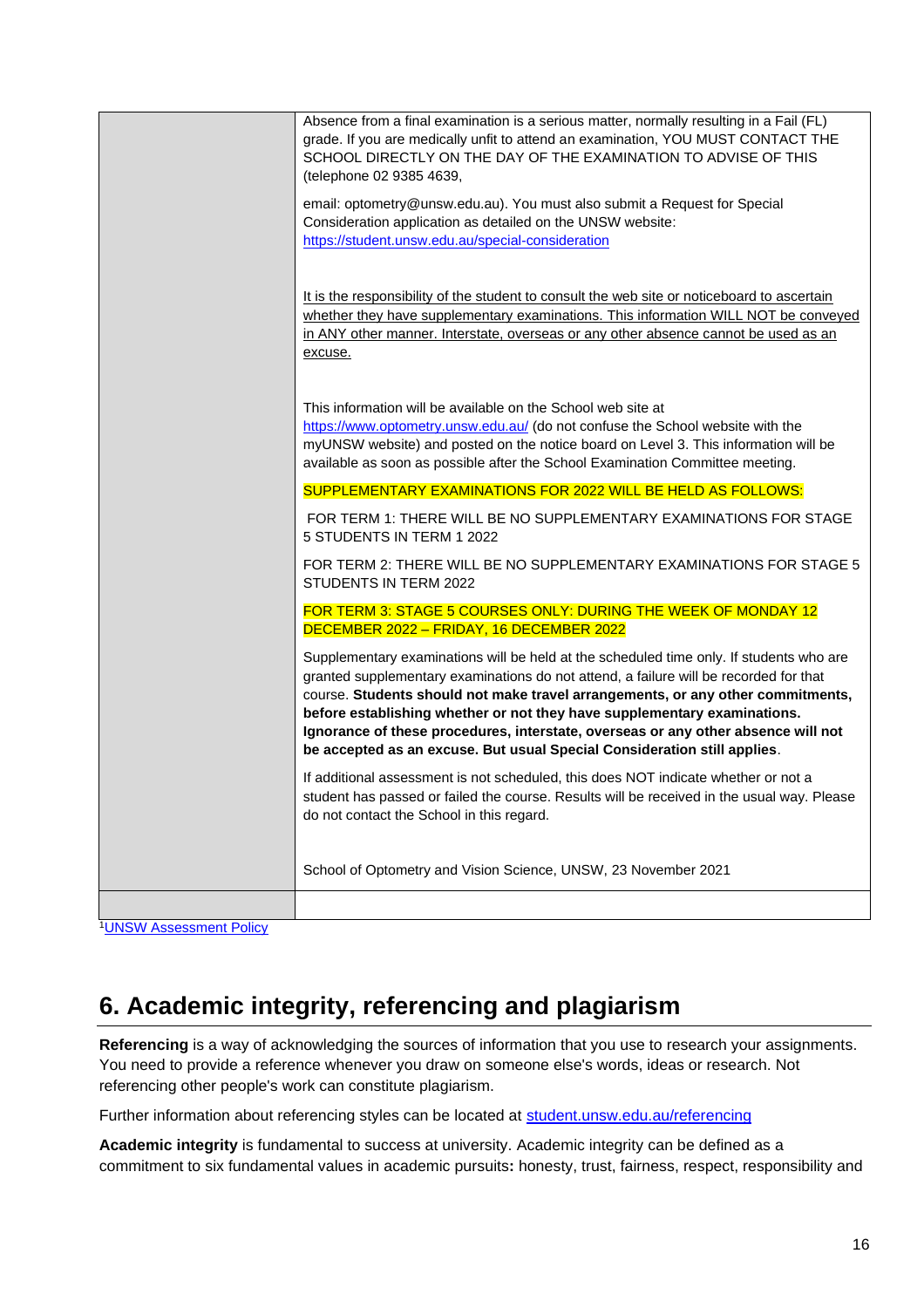courage.<sup>2</sup> At UNSW, this means that your work must be your own, and others' ideas should be appropriately acknowledged. If you don't follow these rules, plagiarism may be detected in your work.

Further information about academic integrity and **plagiarism** can be located at:

- The *Current Students* site [student.unsw.edu.au/plagiarism](https://student.unsw.edu.au/plagiarism)*,* and
- The *ELISE* training site [subjectguides.library.unsw.edu.au/elise](http://subjectguides.library.unsw.edu.au/elise)

The *Conduct and Integrity Unit* provides further resources to assist you to understand your conduct obligations as a student: [student.unsw.edu.au/conduct.](https://student.unsw.edu.au/conduct)

2 **International Center for Academic Integrity, 'The Fundamental Values of Academic Integrity', T. Fishman (ed), Clemson University, 2013.**

| <b>Text Books</b>              | There are no required textbooks for this course.                                       |  |  |  |
|--------------------------------|----------------------------------------------------------------------------------------|--|--|--|
| <b>Course Manual</b>           | The UNSW Optometry Clinic Manual 2022 contains important information about the         |  |  |  |
|                                | conduct of internal and external clinical placements, and student expectations. An     |  |  |  |
|                                | electronic copy is available on Moodle.                                                |  |  |  |
| <b>Required and Additional</b> | There are no specifically required or recommended readings for this course.            |  |  |  |
| <b>Readings</b>                | However, it is expected that you have revised, and are familiar with your notes and    |  |  |  |
|                                | texts from earlier clinical courses. Lecturers, tutors, clinical staff and clinical    |  |  |  |
|                                | supervisors may at times suggest further reading to compliment your learning           |  |  |  |
|                                | experience, and support evidence-based practice (EBP).                                 |  |  |  |
|                                |                                                                                        |  |  |  |
| <b>Recommended Internet</b>    | A variety of information about this course including course requirements, timetables,  |  |  |  |
| <b>Sites</b>                   | discussions, announcements and grades can be found on Moodle.                          |  |  |  |
|                                |                                                                                        |  |  |  |
|                                | Your representatives on the UNSW Student Optometry Society (SOS) will be               |  |  |  |
| <b>Societies</b>               | organising a number of social functions this year, including the annual Eye Ball. For  |  |  |  |
|                                | further information about SOS events go to                                             |  |  |  |
|                                | ttp://www.optometry.unsw.edu.au/current/optom-society. The NSW/ACT Division of         |  |  |  |
|                                | Optometry Australia (OA) takes a strong interest in the functioning of the school, and |  |  |  |
|                                | particularly of the clinic. Their website is http://www.optometry.org.au/              |  |  |  |
|                                |                                                                                        |  |  |  |

## **7. Readings and resources**

### **8. Administrative matters**

#### **Required Equipment, Training and Enabling Skills**

| <b>Equipment Required</b> | The clinical equipment you have acquired throughout the degree program will be<br>necessary<br>for testing within the UNSW Optometry Clinic. It is unreasonable to expect your<br>supervisor<br>to provide this equipment, and it will slow down testing if you need to borrow this<br>equipment from other students.<br>The required equipment includes: BIO, funduscopy lens(es), direct ophthalmoscope<br>and retinoscope, trial frame, fully stocked equipment kits.<br>It is expected that when you are in the UNSW Optometry Clinic and participating in<br>offsite |
|---------------------------|---------------------------------------------------------------------------------------------------------------------------------------------------------------------------------------------------------------------------------------------------------------------------------------------------------------------------------------------------------------------------------------------------------------------------------------------------------------------------------------------------------------------------------------------------------------------------|
|                           | and external clinical placements, you will abide by the clinic dress code (see UNSW)<br>Optometry Clinic Manual 2022) always, including wearing your own student name<br>badge                                                                                                                                                                                                                                                                                                                                                                                            |
|                           | The theoretical background and practical enabling skills required for this course have<br>been included in the pre-requisite courses you have completed before enrolling in<br>Clinical Paediatrics, Low Vision and Colour Vision. Further assistance with writing,<br>oral communications, grammar and expression can be provided by the UNSW                                                                                                                                                                                                                            |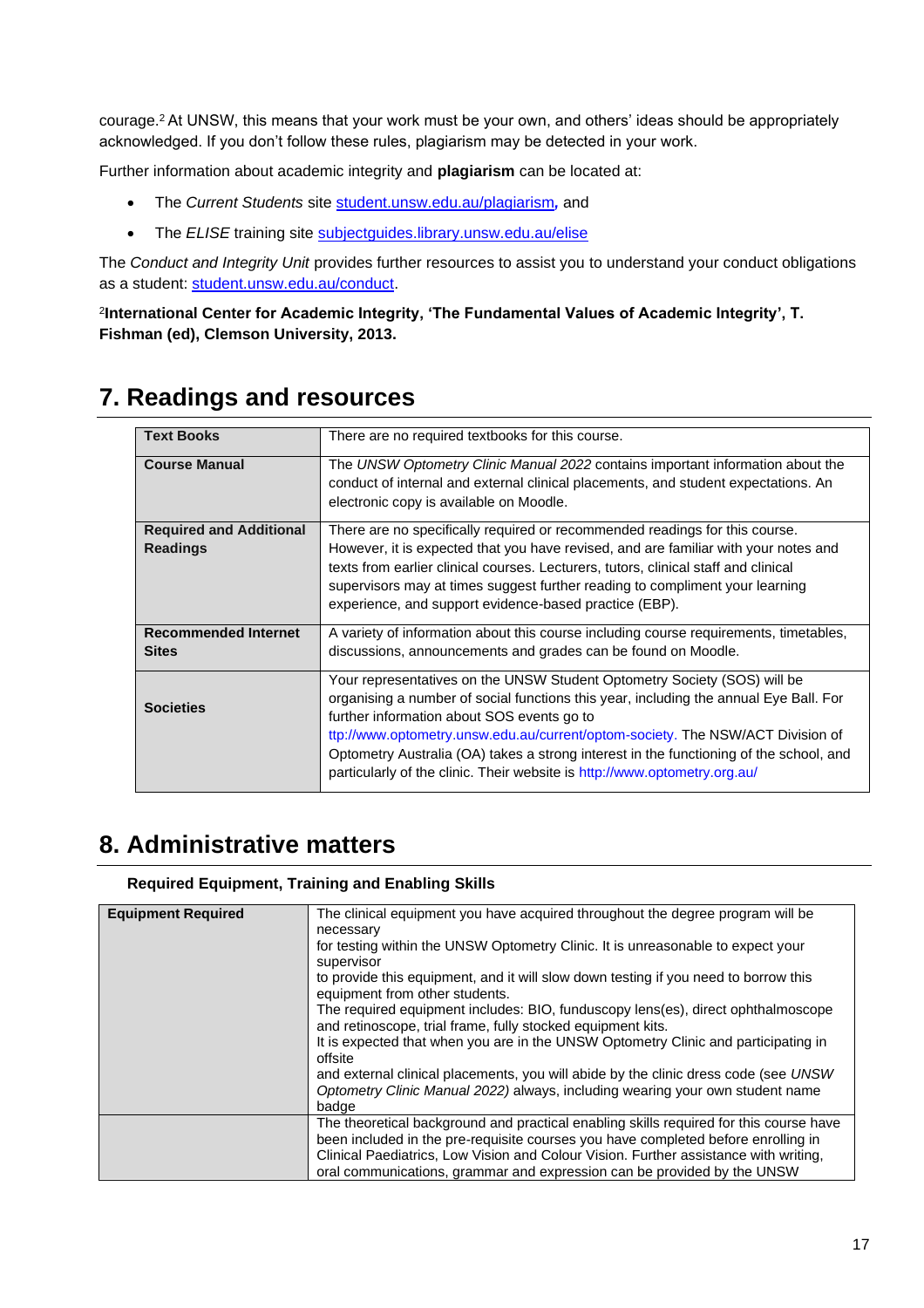| <b>Enabling Skills Training</b>  | Learning Centre (www.lc.unsw.edu.au). Any training related to Health & Safety  |
|----------------------------------|--------------------------------------------------------------------------------|
| <b>Required to Complete this</b> | issues will be included within the course delivery. Additional information and |
| <b>Course</b>                    | resources can be found at https://safety.unsw.edu.au/                          |

#### **Course Evaluation and Development**

Student feedback is gathered periodically by various means. Such feedback is considered carefully with a view to acting on it constructively wherever possible. This course outline conveys how feedback has helped to shape and develop this course.

| <b>Mechanisms of</b><br><b>Review</b> | Last<br><b>Review</b><br>Date                    | <b>Comments or Changes Resulting from Reviews</b>                                                                                                                                                                                                                                                                                                                                                                                                |
|---------------------------------------|--------------------------------------------------|--------------------------------------------------------------------------------------------------------------------------------------------------------------------------------------------------------------------------------------------------------------------------------------------------------------------------------------------------------------------------------------------------------------------------------------------------|
| <b>Major Course</b><br><b>Review</b>  | 2018<br>Minimal<br>course<br>review<br>2019-2021 | This course commenced in 2018 with the introduction of the Stage 2 Master of Clinical<br>Optometry program.<br>The sports vision group assignment was removed from this course in 2019, to reduce<br>the number of assignments required in this course to four types of assignments.<br>In 2020 and 2021 the clinical rotations and clinical elective practice placement activity<br>was adjusted to create a COVID-19 safe distancing activity. |
|                                       |                                                  | In 2022, the Paediatric assignment was rewritten and repurposed to include a<br>presentation.                                                                                                                                                                                                                                                                                                                                                    |
| myExperience <sup>2</sup>             |                                                  | As the clinical placements for this course run throughout the year, the MyExperience<br>survey is at the end of 2022. Response rates have been low and thus not reliable,<br>please complete the myExperience survey to give feedback on the course for the years<br>that follow.                                                                                                                                                                |

| Work Health and Safety <sup>3</sup> | Information on relevant Occupational Health and Safety policies and expectations both at<br>UNSW and if there are any school specific requirements.<br>Information on relevant policies and expectations is provided during General Safety<br>Induction training. A copy of the Induction booklet distributed at this training is available<br>from the School of Optometry and Vision Science office (RMB3.003) and the School<br>website at: https://www.optometry.unsw.edu.au/about/information-and-<br>policies/work-health-and-safety                                                                                                                                                                                                                                                                                                                                                                 |
|-------------------------------------|------------------------------------------------------------------------------------------------------------------------------------------------------------------------------------------------------------------------------------------------------------------------------------------------------------------------------------------------------------------------------------------------------------------------------------------------------------------------------------------------------------------------------------------------------------------------------------------------------------------------------------------------------------------------------------------------------------------------------------------------------------------------------------------------------------------------------------------------------------------------------------------------------------|
| <b>Equity and Diversity</b>         | Those students who have a disability or are dealing with personal circumstances<br>that affect their study that requires some adjustment in their teaching or learning<br>environment are encouraged to discuss their study needs with the course<br>Convenor prior to, or at the commencement of, their course, or with the Equity<br>Officer (Disability) in the Equitable Learning Services (formerly Disability Support<br>Services). Appointments with Equitable Learning Services are now being offered<br>as video, phone and in person at the Kensington Campus. Contact ELS via<br>Email: els @unsw.edu.au or https://student.unsw.edu.au/els<br>Issues to be discussed may include access to materials, signers or note-takers,<br>the provision of services and additional exam and assessment arrangements.<br>Early notification is essential to enable any necessary adjustments to be made. |